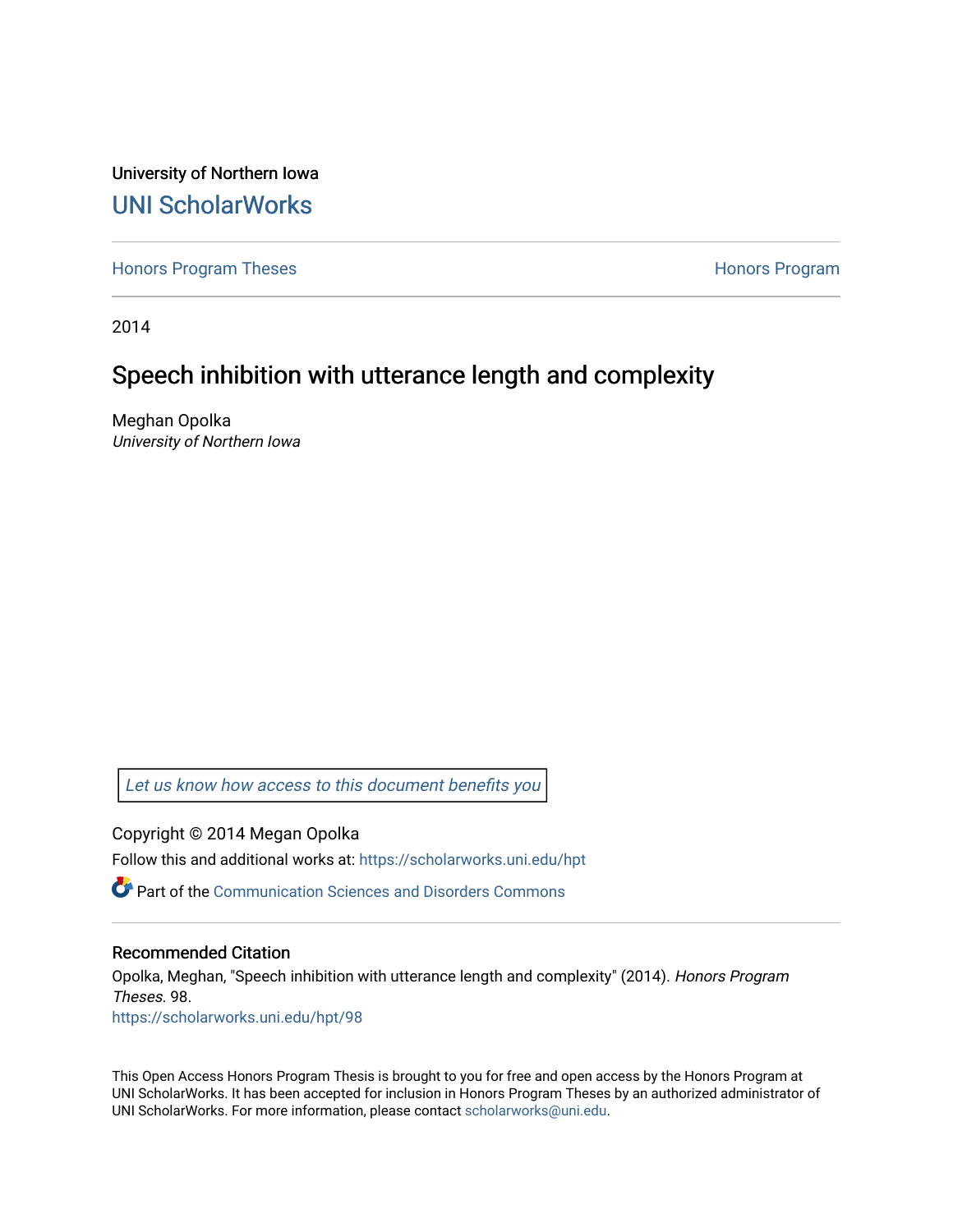# SPEECH INHIBITION WITH UTTERANCE

## LENGTH AND COMPLEXITY

A Thesis Submitted

in Partial Fulfillment

of the Requirements for the Designation

University Honors

Meghan Opolka

University of Northern Iowa

May 2014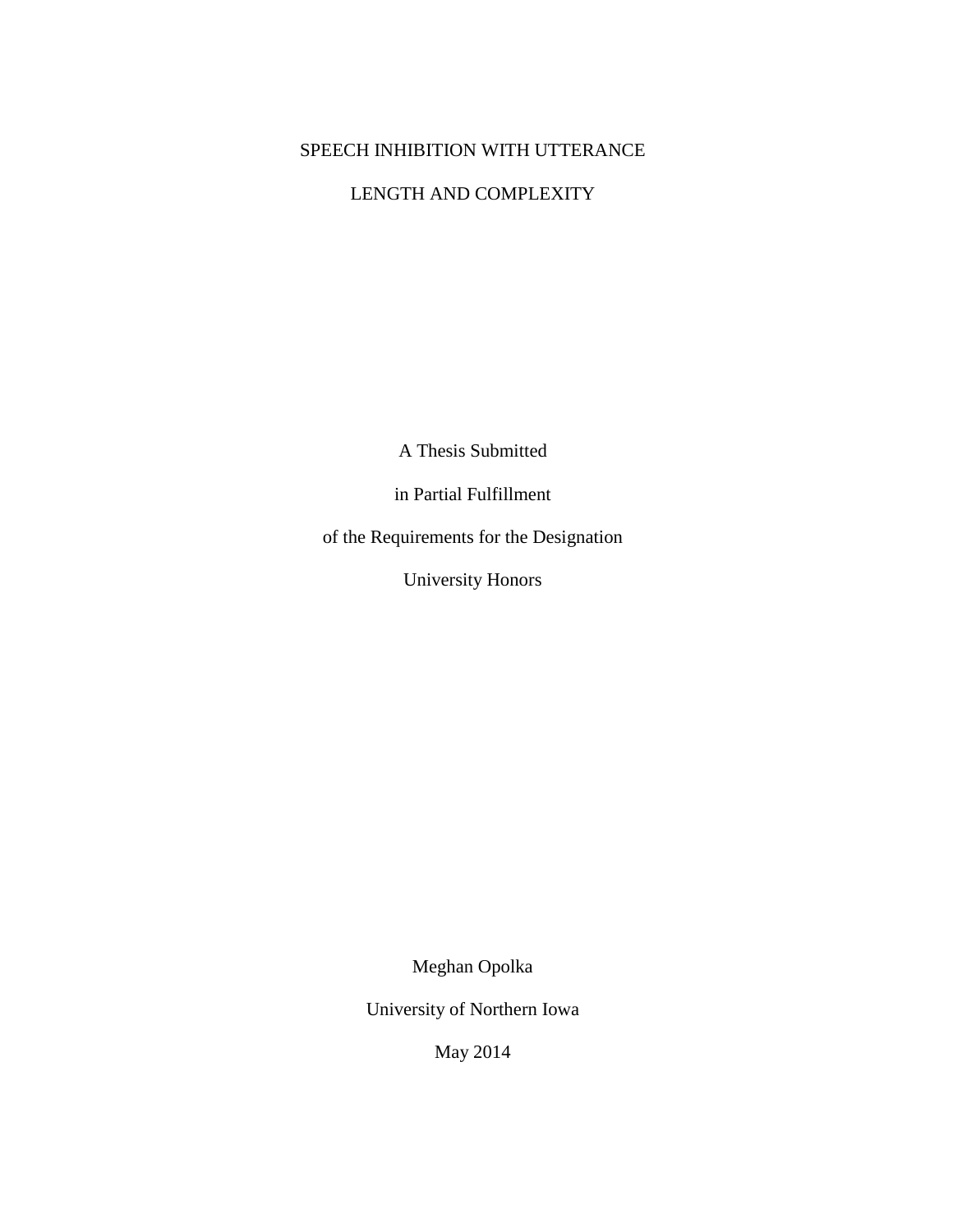# Table of Contents

|                                                 | 2              |
|-------------------------------------------------|----------------|
|                                                 | 3              |
| Motor Programming and Gross Movements-Nonspeech | 3              |
|                                                 | $\overline{4}$ |
|                                                 |                |
|                                                 | 6              |
|                                                 | $\tau$         |
|                                                 | 8              |
|                                                 | 9              |
|                                                 |                |
|                                                 |                |
|                                                 |                |
|                                                 |                |
|                                                 |                |
|                                                 |                |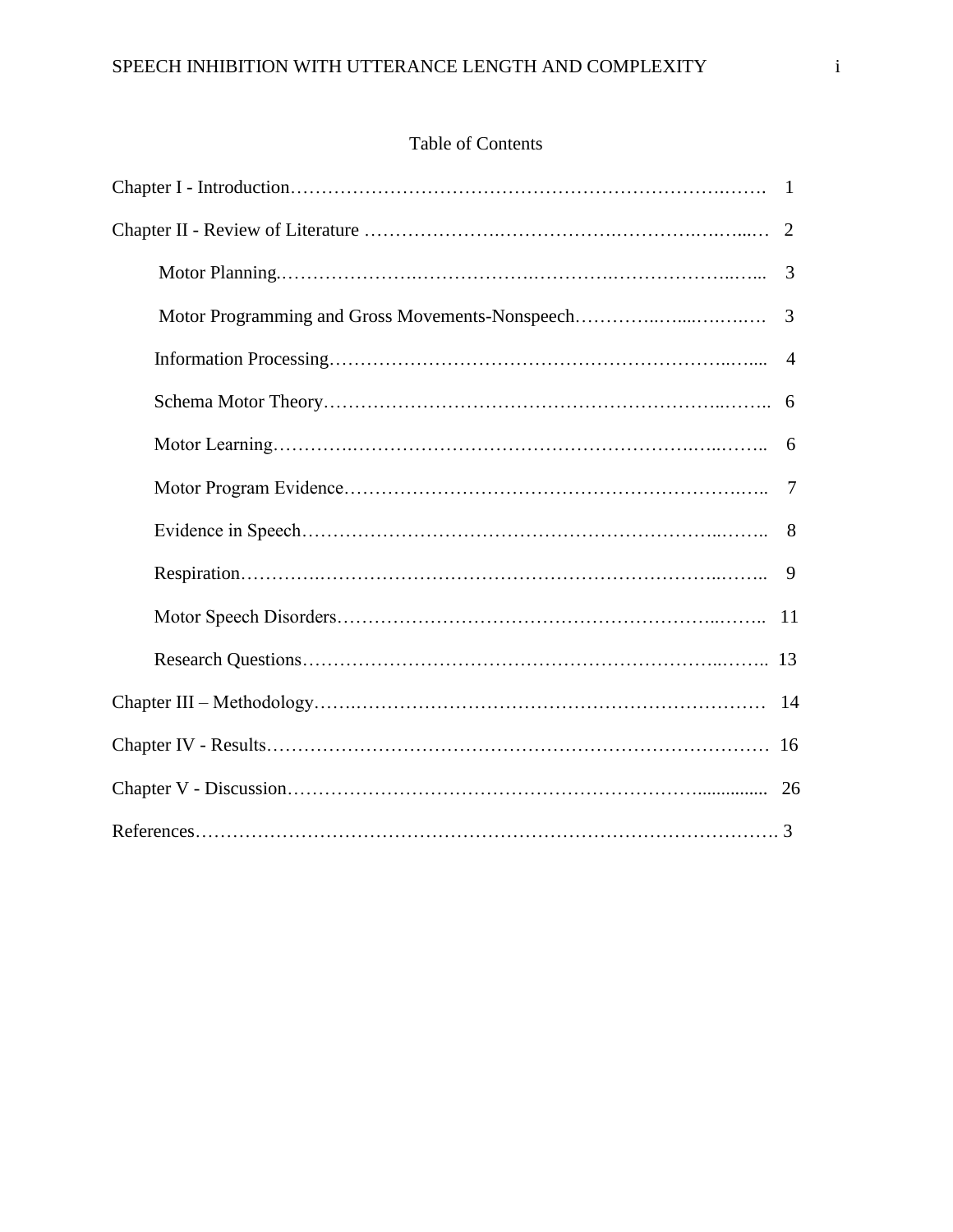### **Chapter I Introduction**

For many individuals, speech is a nearly automatic behavior which requires little in the way of thinking about each step in the process. In addition, speech is variable and flexible both across and within situations (Netsell, 1982). Despite the fact that this is true for many individuals, speech is an extremely complex motor behavior that requires many different systems and structures to be functioning with one another. These three major systems that must work efficiently and effortlessly include the articulatory/resonatory, phonatory, and respiratory systems. This interaction relies on the theory of motor equivalence; where the capacity of the motor control system to accomplish the same goal or end product with considerable variation among the individual components that contribute to that output (Hebb, 1949; in Barlow, 1999).

To begin to describe speech, one must understand motor planning and this motor equivalence theory. A motor plan is simply what tells an individual's body what to do and how to do it. These plans are endless and necessary for all possible voluntary movements, which includes speech. Numerous theories have attempted to explain the complexity of the number of components within motor programs for speech and how these programs function in an individual. There have been many studies done examining these theories and more specifically, the refractory period of a motor program. This term is used to describe the amount of time an individual has to inhibit a motor movement. It is important to examine this period because it can give researchers insight into motor speech disorders, specifically apraxia of speech.

Although there have been studies done looking at the refractory period of a motor program in speech, these studies come with some controversy. In some of the studies done, researchers had the subjects hold his or her breath prior to a speech task. This action is very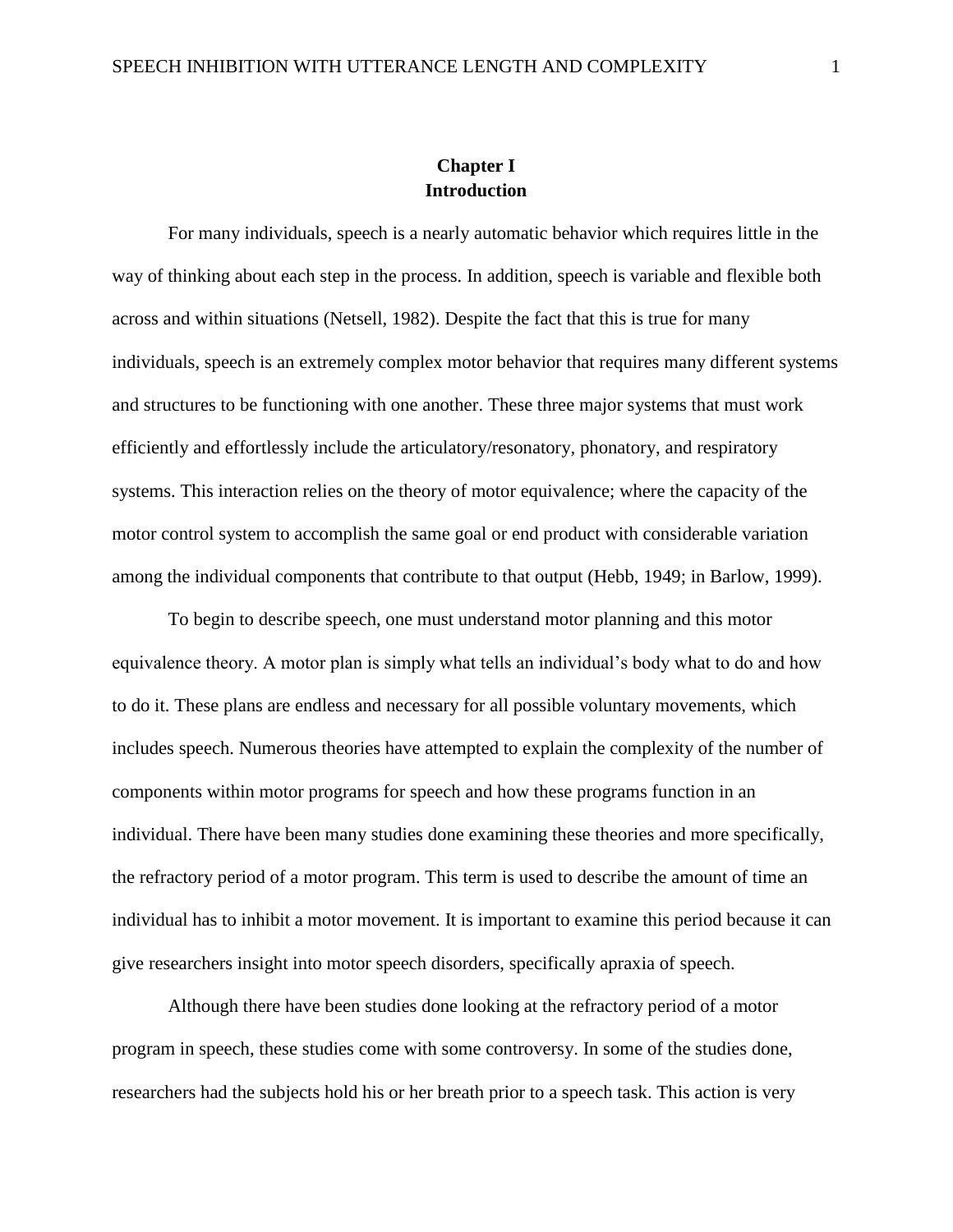artificial and it is effective to ask whether or not the results from these studies are valid. These studies have also been limited to solely manipulating utterance length and not the complexity of the speech task. Due to these limitations and validity questions regarding speech inhibition, this study was designed to determine the influence of inclusion of the respiratory system and increasing utterance complexity on speech inhibition.

### **Chapter II**

### **Review of Literature**

The articulatory system is comprised of anatomic structures within the vocal tract (larynx, oral and nasal cavities, pharynx) that move in order to produce speech sounds. Major articulators include (from anterior to posterior): lips, teeth, alveolar ridge, hard palate, tongue, mandible, velum, pharyngeal constrictors, and vocal folds. The phonatory system includes the larynx and is crucial to speech production because it is responsible for producing voice. The extrinsic and intrinsic muscles of the larynx work with the vocal folds to produce vibration and sound, which is then articulated in the pharynx, nasal cavity, and oral cavity. Lastly, the respiratory system plays an essential role in speech production because it is made up of the structures (e.g., lungs, trachea, bronchi, diaphragm and abdominal muscles) that help an individual breathe, and produce the airflows and pressures responsible for speech production. These three systems must work together flawlessly in order to produce speech by coupling these structures to shape the vocal tract and each of these systems are closely linked to input information available to them (Barlow, 1999).

The systems mentioned above are interconnected by higher-level neural systems. This highly complex system must also be operating efficiently for an individual to produce speech. For voluntary movement, a motor plan (a number of commands) for speech originates in the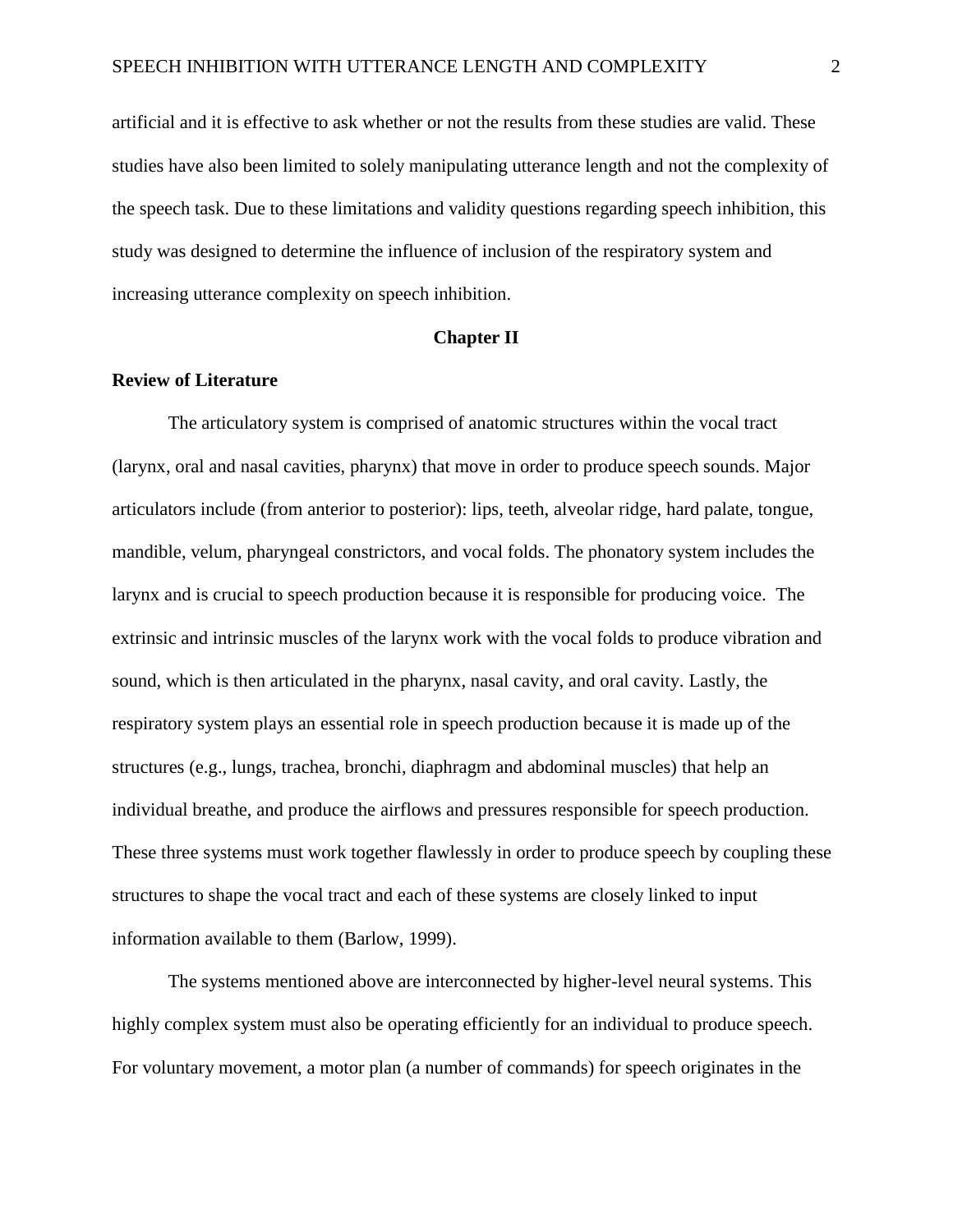outermost and most complex layer of the brain, known as the cerebral cortex, specifically in the areas of the inferior precentral gyrus and the supplementary motor area (Behrman, 2007). Highly complex and variable voluntary motor movements such as speech require global input from areas across the cortex as well as subcortical structures. Eventually, nerve tracts comprised of many individual neurons descend pathways that carry the information to the appropriate cranial nerve or spinal nerve within the brainstem or spinal cord and eventually out to the muscles for coordinated movement. Each component of the pathway must be functioning faultlessly in order for the motor plan to be carried out as it is intended.

**Motor planning.** A motor plan, depending upon the theory, is comprised of a number of commands originating within the central nervous system, specifically and most importantly within the cerebral cortex. These plans are endless and are necessary for all of the possible voluntary movements available to the human body. More generally, it is a prestructured set of central commands capable of carrying out a movement (Behrman, 2007). Numerous theories have attempted to explain the complexity of the number of components within motor programs for speech and how these programs function in an individual. For an individual to simply produce a single word, each one of the components and structures mentioned above must be functioning flawlessly and be capable of making adjustments within milliseconds. If there is an insult to any one of these areas, a motor speech disorder may result.

**Motor programming and gross movements-nonspeech.** Slater-Hammel (1959) examined the refractory period of a motor program by using a finger lift gesture to stop a sweep hand. This gesture was used in order to estimate the length of a motor program. The study determined the refractory period, which is the amount of time an individual has to inhibit an action (a motor program) before the action is initiated. Slater-Hammel (1959) concluded that the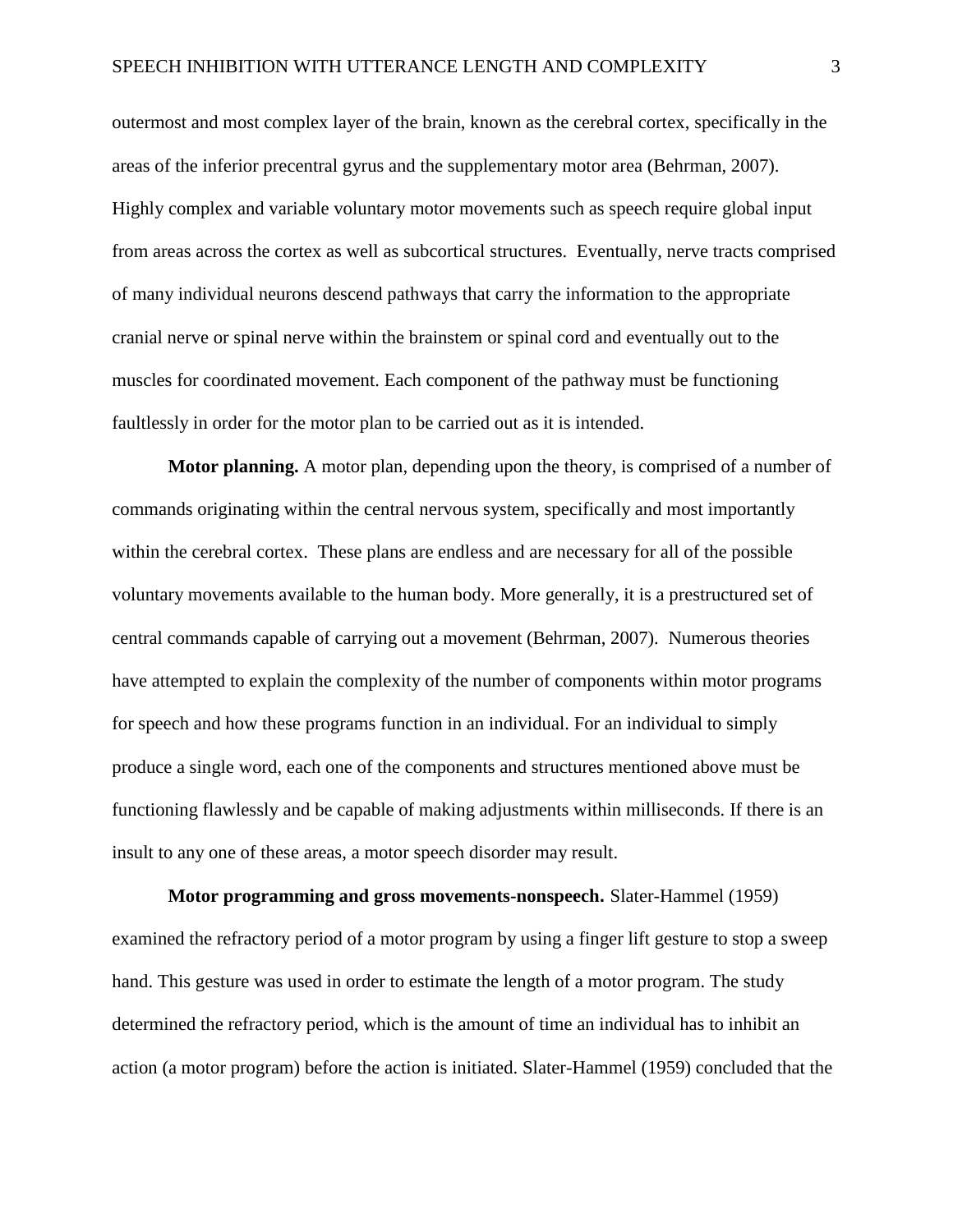refractory period is approximately equal to the length of the motor program for the action. A motor program is based on acquiring neural representations of the targeted movement (Matter  $\&$ Gribble, 2005). According to Matter and Gribble (2005) the most crucial feature of the motor system is based on this acquisition of neural representation, which can be interpreted as the development of the motor program.

**Information processing.** Motor programs can only be understood if the processing stages are understood as well. There are three stages that when combined form the reaction time of a certain task (Schmidt & Wrisberg, 2008). The first stage consists of identifying a stimulus from the environment using sensory information. The second stage is response-selection where an individual decides how to respond to the stimulus he or she identified in stage one. The third and final stage of information processing is response-programming. During this stage, the individual prepares the necessary muscles needed for the action that will complete the intended task.

Previous studies have investigated the refractory period of a motor program. The refractory period, which is the amount of time an individual has to inhibit an action (a motor program) before the action is initiated. For example, if an individual is playing defense in the game of volleyball, during a rally he or she is mentally prepared to pass the ball after the opposing team has taken a strong swing at the ball. He or she is down low, with a strong base planted in order to pass the ball. However, if the opposing team decides to tip the ball over the next instead, the ball is going to come at the defense a lot slower and not travel as far. The defensive player has to inhibit his or her defensive stance after a mental program has already been planned, in order to switch positions and prepare to defend the tip. The amount of time the individual had to inhibit the first action before it was initiated is known as the refractory period.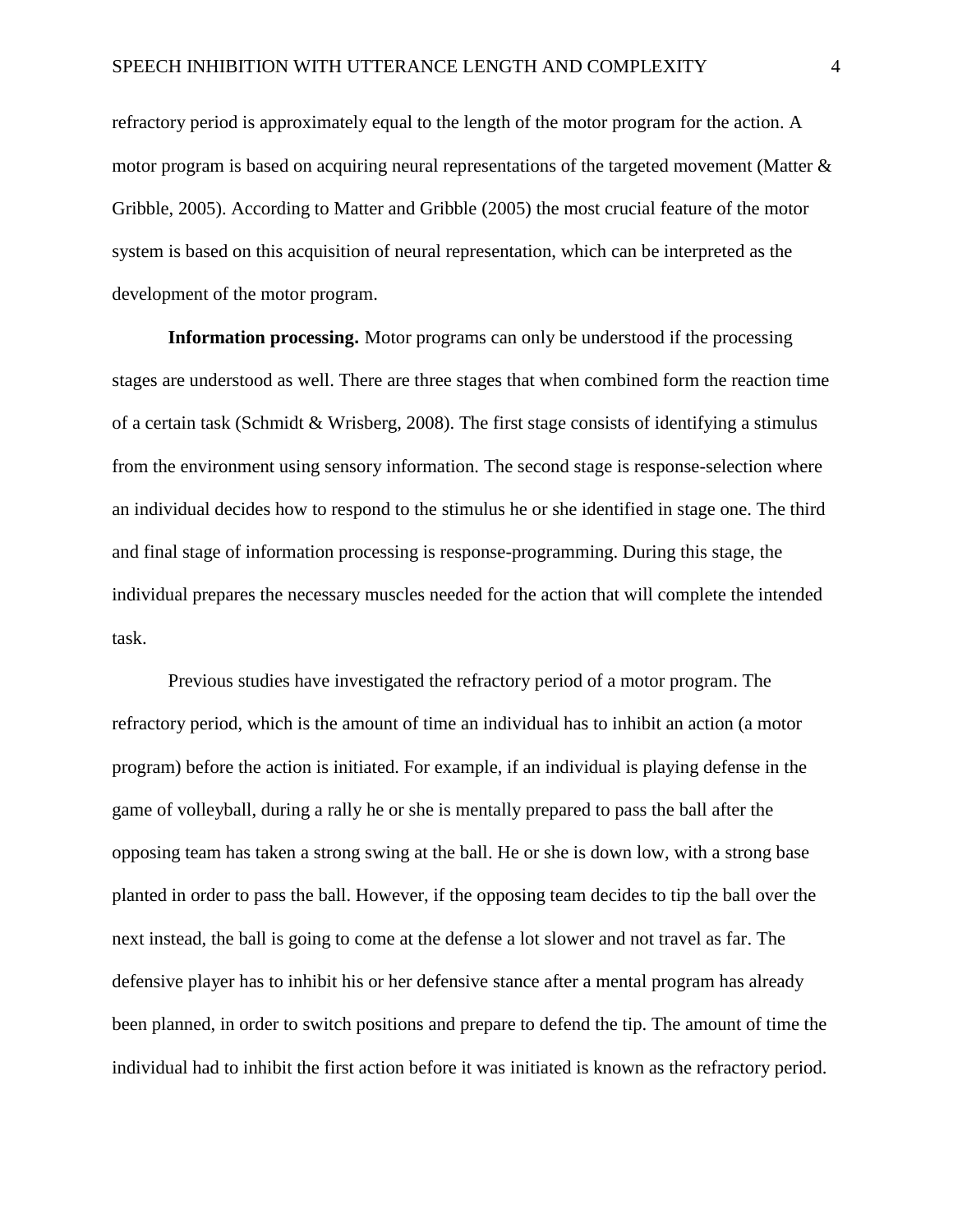Open loop control and closed loop control are the two systems that control information processing. The open loop control system is responsible for controlling fast and discrete types of movements. In this system though, once the action has been initiated and is in progress, the individual cannot make any sort of modification to the action (Schmidt & Wrisberg, 2008). This control system does not use any feedback from the environment, but does rely upon online feedback available just prior to initiating the action (Barlow, 1999). Schmidt and Wrisberg (2008) compared this to traffic lights that regulate the flow of traffic. The light continuously changes between green, yellow and red. If there is a motor vehicle accident, the light continues to change through the three colors. So despite the fact something has changed in the environment, the system continues to operate as nothing happened. Therefore, open loop control is best for situations that are predictable and do not require much attention from the individual (Schmidt & Wrisberg, 2008). Open-loop control allows for speed, but does require an internal calibration and exchanges accuracy based on feedback with speed and stability (Barlow, 1999).

On the other hand, the closed loop control system controls movements that are slower and is dependent upon feedback (Barlow, 1999). In this system, feedback is given from the sensory information in the environment, and the action can be adjusted. The comparator mechanism uses the sensory information to compare the feedback of the desired state to the feedback of the actual state, which allows for adjustments to be made to the action. This system can modify two or three movements per second (Schmidt & Wrisberg, 2008). The closed loop system requires a lot more attention from the individual than the open loop system because it requires not only feedback, but error detection and error correction as well (Schmidt & Wrisberg, 2008). A favorable example of a closed loop system is driving a vehicle. While driving a vehicle, an individual must obtain feedback from sensory information, such as the vision of the car and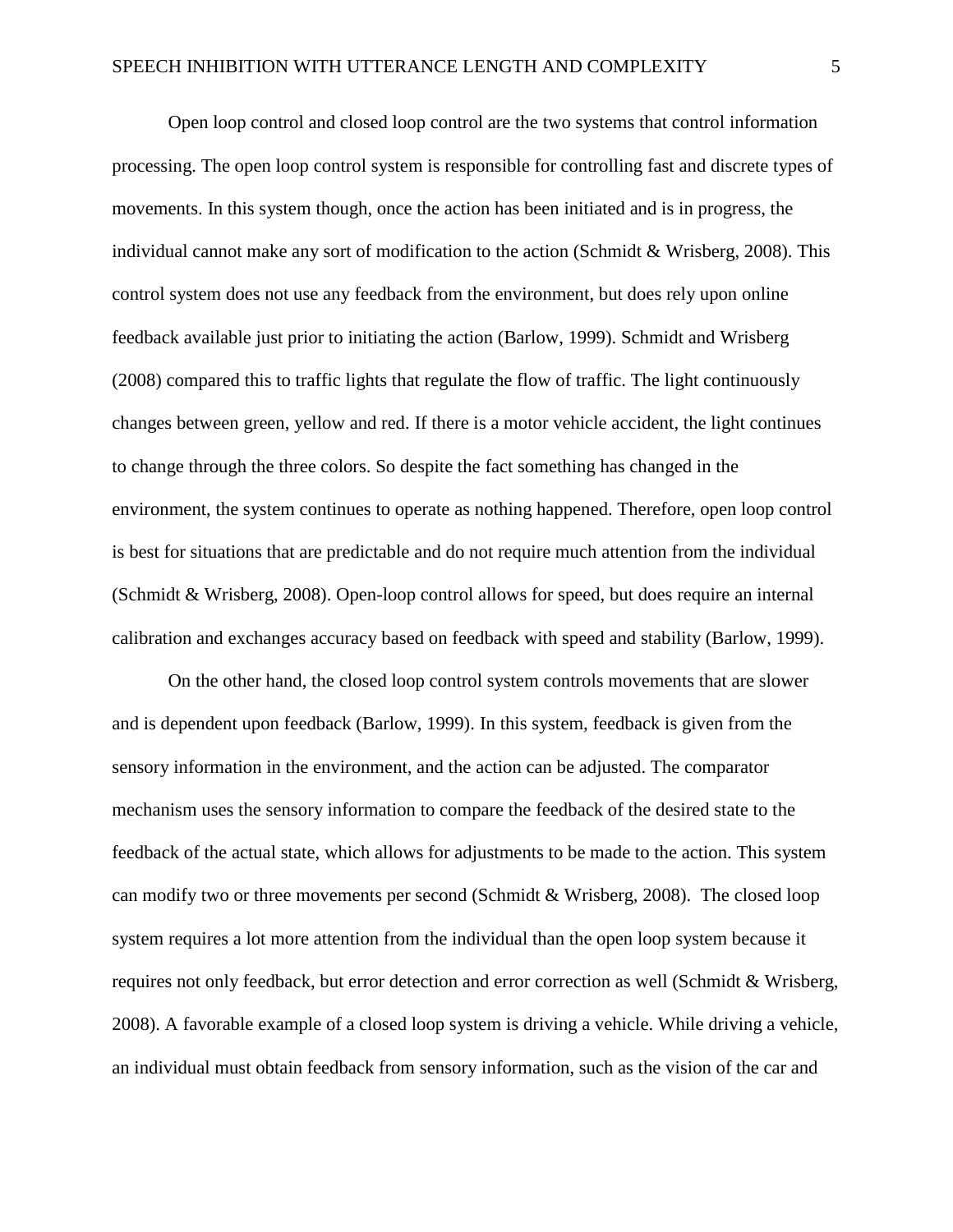the road. This information is used to make necessary adjustments to the system. Speech is a very complex and rapid task. In fact, the average individual utters four words per second and the closed loop system clearly cannot keep up with this speed. Therefore, spoken language uses an open loop system that allows speech to meet the demand for rapid communication and would argue for a predictable and adaptable programming.

**Schema motor theory.** A simple motor program theory exists that states each variation of the same general action needs its own unique program (Schmidt & Wrisberg, 2008); however, this is likely not feasible. Following this theory, an individual would have to store an endless amount of programs in his or her long-term memory, each one unique, in order to function. Also, this theory does not explain why an individual can complete a novel movement. The limitations of the simple motor program theory led Schmidt (1975) to propose the Schema Motor Theory, which is based on the idea of a generalized motor program (GMP). Instead of an individual storing a unique, simple motor program for every single action, the GMP allows for generalization of motor programs. Movements that share similar characteristics are grouped together, instead of each action having its own motor program. The Schema Theory allows for an endless amount of variations to every action because as the order of movements and timing stays consistent, the surface features change (Schmidt & Wrisberg, 2008). In the end, however, Barlow (1999) stated that there is no general motor program or schema that can describe the large number of networks needed for speech.

**Motor learning***.* For an individual to build the relationship between the sensory information he or she is receiving, the learning conditions and the particular outcomes, schemas are required (Schmidt, 1975). When an individual wants to produce a particular action he or she must use the sensory information from the environment. Motor learning happens when an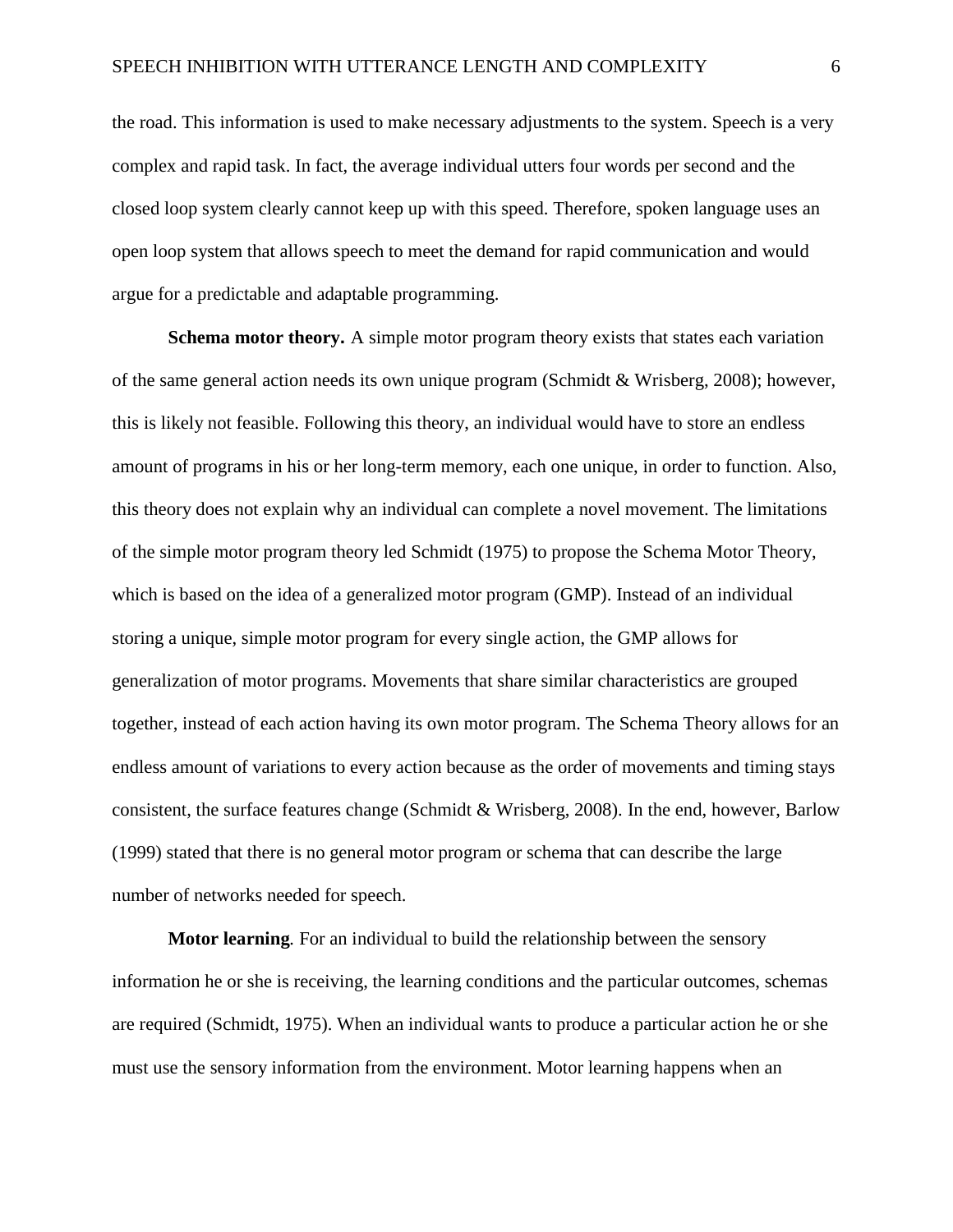individual compares the actual sensory consequences with the expected sensory consequences, and errors are determined (Maas, Robin, Austerman Hula et al., 2008). For an individual to identify whether or not there is an error, he or she must know what the correct outcome is supposed to be. The only way to know the correct outcome is through feedback; external and internal. This learning process is crucial for motor learning and when the type, frequency, and timing of the feedback are varied, motor learning will be most successful (Maas, Robin, Austerman Hula et al., 2008).

**Motor program evidence.** In 1960, Franklin Henry and Donald Rodgers used reaction time to measure the length of the motor program (Schmidt & Wrisberg, 2008). Participants in the study were instructed to respond to a stimulus, as fast as possible, by doing one of three things: a finger lift, a finger lift and one rapid hand movement, or a finger lift with multiple, rapid hand movements. In this study, the reaction time of each of these three movements were measured. Henry and Rodgers found that as the movement increased in difficulty, the reaction time also increased.

The concept of GMP has been supported by studies done in the areas of kinesiology and physiology by looking at tasks such as typing, serial key pressing, rotating levers, and handwriting (Shapiro, Zernicke, Gregor & Diestel, 1981). Shapiro, Zernicke, Gregor, and Diestel (1981) studied GMPs by examining walking and running. They altered factors such as speed, force, and muscle selection, but the time given to complete the task stayed constant; which supported the idea of a GMP.

Slater-Hammel (1959) looked at a non-speech task and required participants to view a clock that traveled 360 degrees in one second. These individuals had to stop the sweep hand when it reached exactly 800 milliseconds by removing their finger from the key they were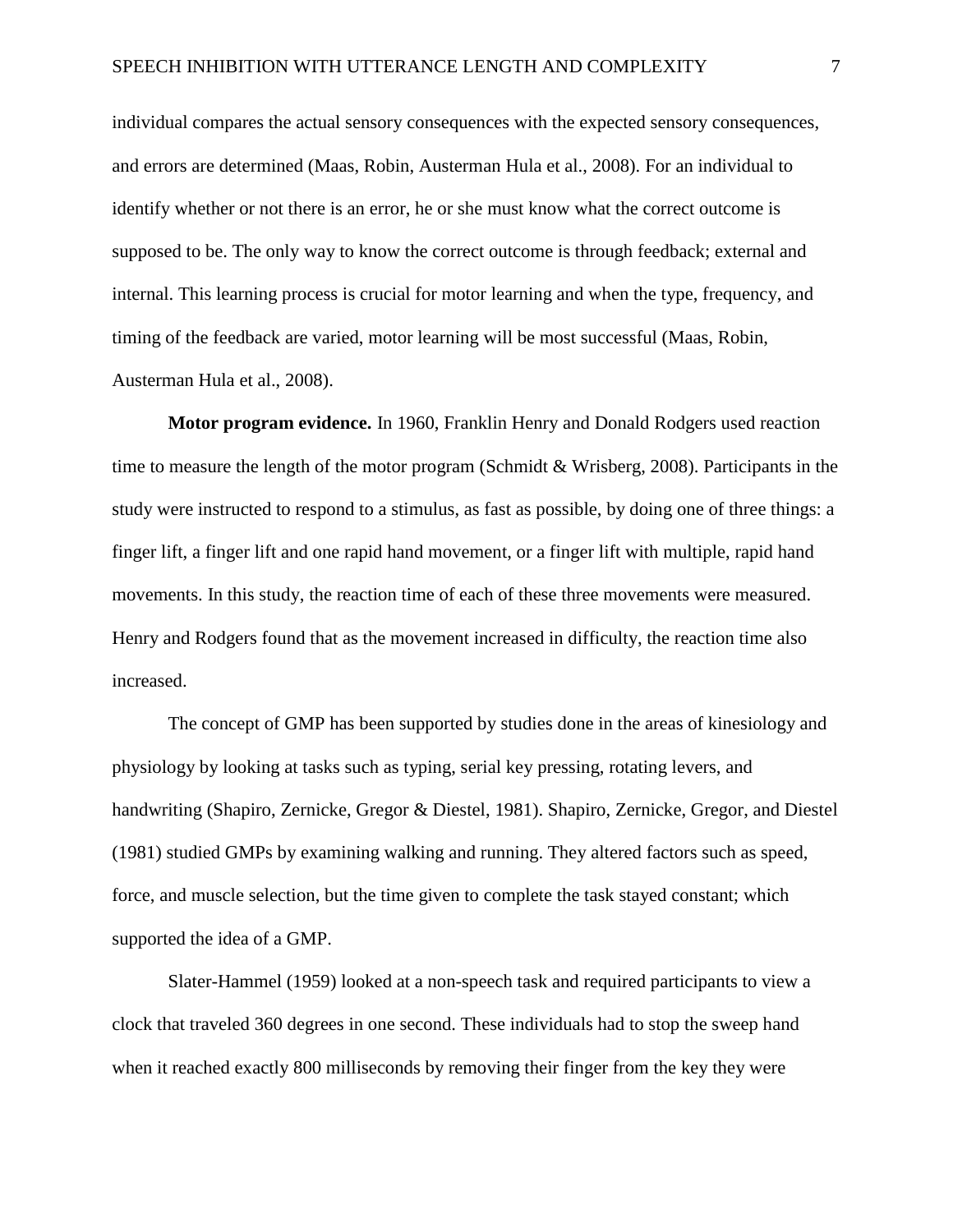holding down. Catch trials (i.e. the sweep hand would stop moving before the target of 800 milliseconds) were then randomly introduced throughout the trial to the subjects. The subjects were asked not to remove their finger from the key if a catch trial occurred. During the catch trials, the subjects in the study had to estimate both internal and external conditions. The internal condition being their own ability to stop the hand accurately and the external condition being if the sweep hand stopped before the target. Slater and Hammel (1959) found there was a delay in the responses of the individuals during catch trials due to the anticipation of a possible catch, compared to when there were not any catch trials in the experiment. This supported the notion of anticipation being a factor that influences reaction time. The experiment revealed a transit reaction time which allowed Slater-Hammel (1959) to find the point at which the subjects were unable to inhibit the gesture.

**Evidence in speech.** Researchers have applied the findings from Slater-Hammel (1959) to speech. Carr (2004) examined syllable length using the word "ladybug" and compared it to its overall duration of the word during three different speeds (i.e., slow, normal, and fast). Carr found that the syllable lengths for the rates of normal and fast were the same, which suggested both rates used the same GMP. On the other hand, the slow rate of the utterance was controlled as it was produced. Therefore, the slow rate was using a closed-loop model.

Backlin, Corbett, Gaughan, Howard, Williamson, and Hageman (2008) replicated the Slater-Hammel experiment with speech as the stopping gestures. The stop targets were "uh," "annul," and "annulment." The first task of the experiment was to stop the sweep hand at 800 milliseconds with the stop target of, "uh." This task was also repeated with "annul" and "annulment." The subjects in the study were then asked to complete a second task in which they were asked to inhibit the production of the speech target when there was a catch trial. So, at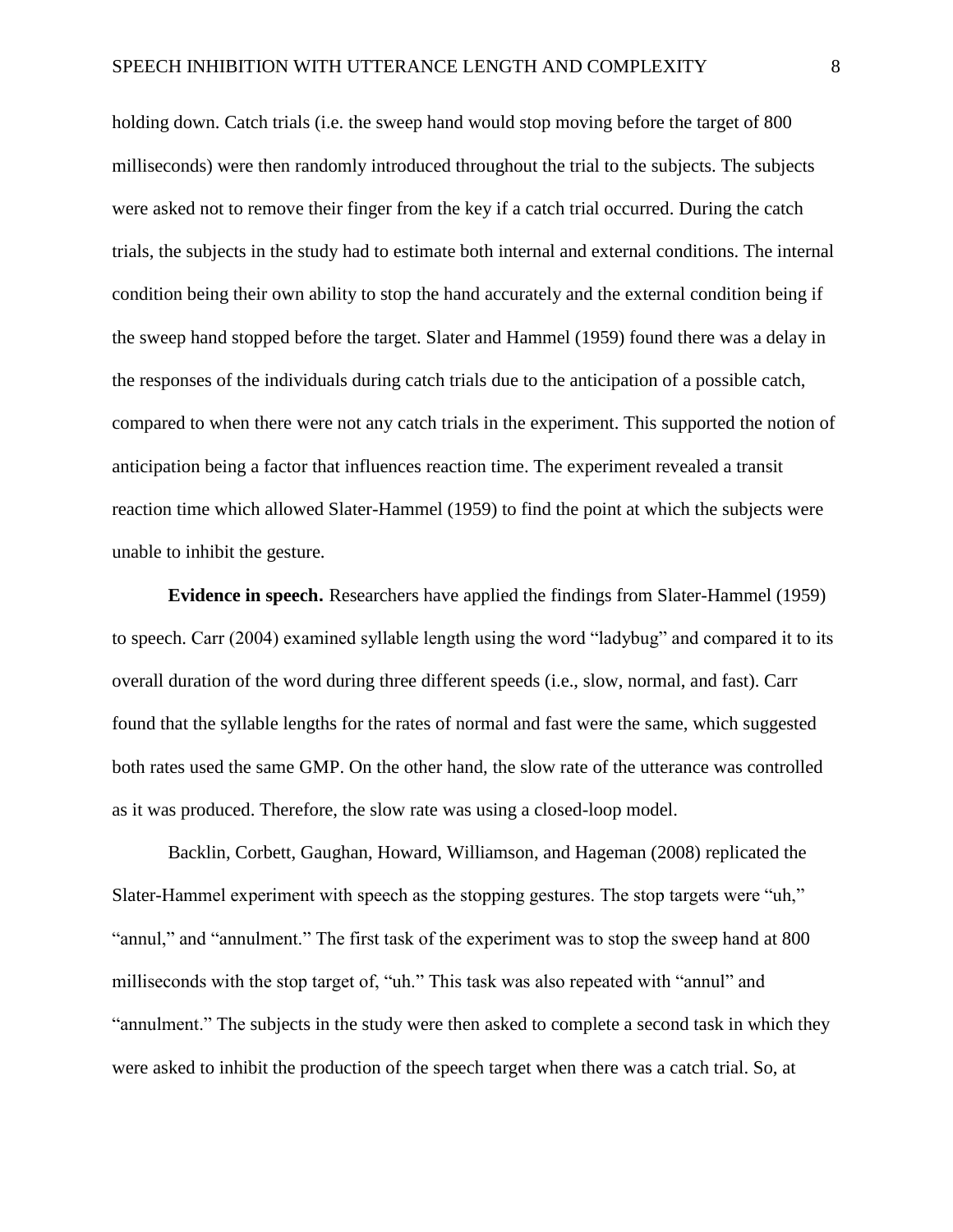random times, the sweep hand stopped prior to the target of 800 milliseconds. When this occurred, subjects were supposed to inhibit their response. The subjects did this with all three speech targets. Through this study, the authors found that as the length of the utterance increased, the more difficult inhibition became. They stated that longer utterances require a longer motor program.

Howard (2010) used the stop targets of "out," "outdoors," and "outdoorsmen." It is important to note that Howard controlled the variable of respiration by having the subject hold his or her breath prior to the start of each trial. This study compared subjects who had aphasia (i.e., an acquired language disorder) and those who did not. The results of this study revealed individuals with aphasia have a greater difficulty inhibiting the motor speech plan.

Mueting (2011) reported that children have sufficient motor programs and are able to inhibit the motor program just as well as adults. It is important to note that Mueting (2011) also had the subjects hold his or her breath at the beginning of each trial.

These highlighted studies had the subjects hold his or her breath prior to the speech task; this manipulated the intended motor program. By manipulating the motor program and asking the individual to hold his or her breath instead of posturing naturally, a cognitive load has been put on the system, changing the motor program. This is likely to have an effect on the refractory period of the motor program.

**Respiration.** The respiratory system is a crucial component in speech production. Respiratory drive is responsible for the ability to produce voicing at the larynx for subsequent articulation. Many variables influence the system and include, but are not limited to, physiological demand, linguistic demand and health status of the speaker. Involuntary breathing occurs during typical activities because voluntary, cognitive, control of each inspiration and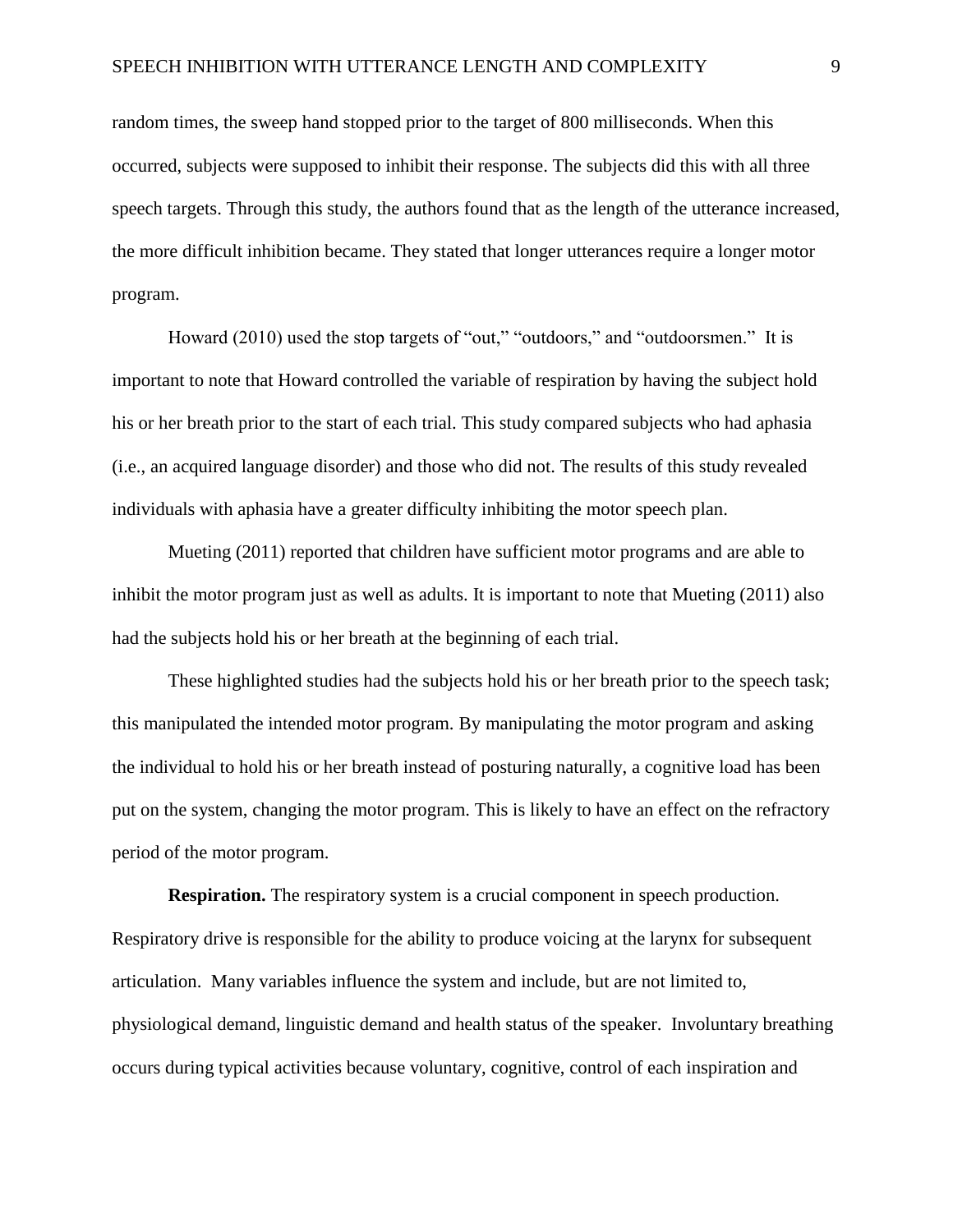expiration would be too taxing for the body. However, speakers must override the involuntary system to produce speech or make other changes in response to their environment. Examples of overriding the system include exercise and speech. Speaking requires inspirations taken at specific locations, the majority of which are linguistically driven versus physiologically driven. Specifically, speakers will inspire to a lung volume that matches or correlates to the length of the utterance (and subsequent expiration) that follows (i.e. the duration of a spoken utterance is associated with the depth of the preceding inspiration).

Linguistic units of meaning (e.g., at word or sentence level) can modify respiratory behavior by influencing aspects of upcoming breaths (Goldman-Eisler, 1961). This is particularly true in spontaneous speech, where the speaker likely preplans their utterance and inspires to a depth that will allow them to accomplish the utterance in a single expiration. In contrast, reading requires speakers to inspire to a less variable (and deeper) depth that ensures they can complete the upcoming utterance; however, reading allows the speakers to rely on sentence boundaries, clause boundaries, and grammatically-appropriate inspiratory locations. In other words, they cannot predict how long the upcoming utterance might be. Imaging studies have reported that, approximately 200ms prior to speech production, the left primary motor strip on the neocortex (e.g., location for motor control of speech) becomes active, followed by the right side. This might be indicative of the neural system's consideration of utterance demands.

These respiratory behaviors start early in development. Parham, Buder, Oller, Boliek (2011) reported that two year-olds produce speech-like respiratory behaviors, indicating the coupling of the respiratory system and planning. They demonstrated longer expiratory times during canonical and unarticulated productions than during normal resting breathing. This also might indicate that they are likely to be able to manipulate the respiratory system as utterances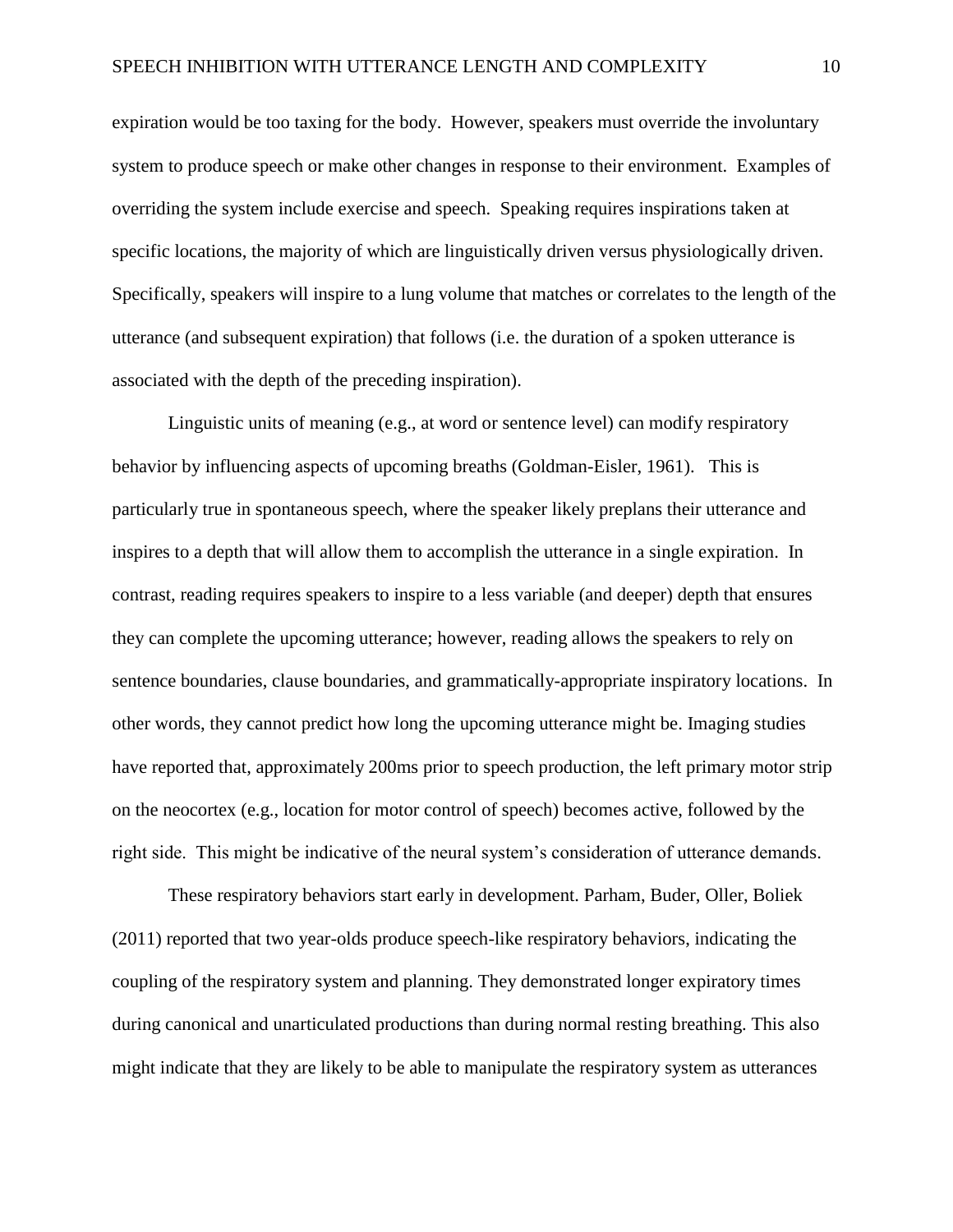become longer and more complex

There have been many studies which have researched the chest wall dynamics and the abdominal muscles underlying phonation. These studies have indicated that there is a consistent and predictable pre-phonatory posturing of the chest wall for speech breathing. Baken, Cavallo and Weissman (1979) studied prephonatory chest wall movement and found that the chest wall has a preferred "set up" maneuver prior to phonation. The research revealed that during this posturing stage, the abdominal muscles contract before the chest wall muscles to prepare the diaphragm for inspiration (Baken, Cavallo, & Weissman 1979).

**Motor speech disorders.** Motor speech disorders encompass a variety of disorders that can be due to damage to neural control, motor planning, and muscle weakness or paralysis (e.g., dysarthria) due to a cerebrovascular accident (stroke), degenerative disease (e.g., dementia) or injury (e.g., traumatic brain injury). Specifically, there are numerous different apraxia that effect structures of the body with one specific to communication, apraxia of speech. Apraxia of speech is characterized as the difficulty with the sequencing motor programs necessary for speech production (Duffy, 1995). For example, an individual may know exactly what he or she wants to say, but simply cannot appropriately sequence the necessary movements due to an inability to correctly build a motor program. No muscle weakness is present in apraxia of speech; it is simply a problem of not being able to plan, coordinate and execute the needed structures to produce speech.

In contrast to apraxia of speech, the array of dysarthrias are motor speech disorders that are not due to the inability to build motor programs, but rather the inability to complete a task due to weakness or paralysis. The type and severity of the dysarthria is dependent upon the damaged areas involved. Each of the dysarthrias share some type of muscle paresis or paralysis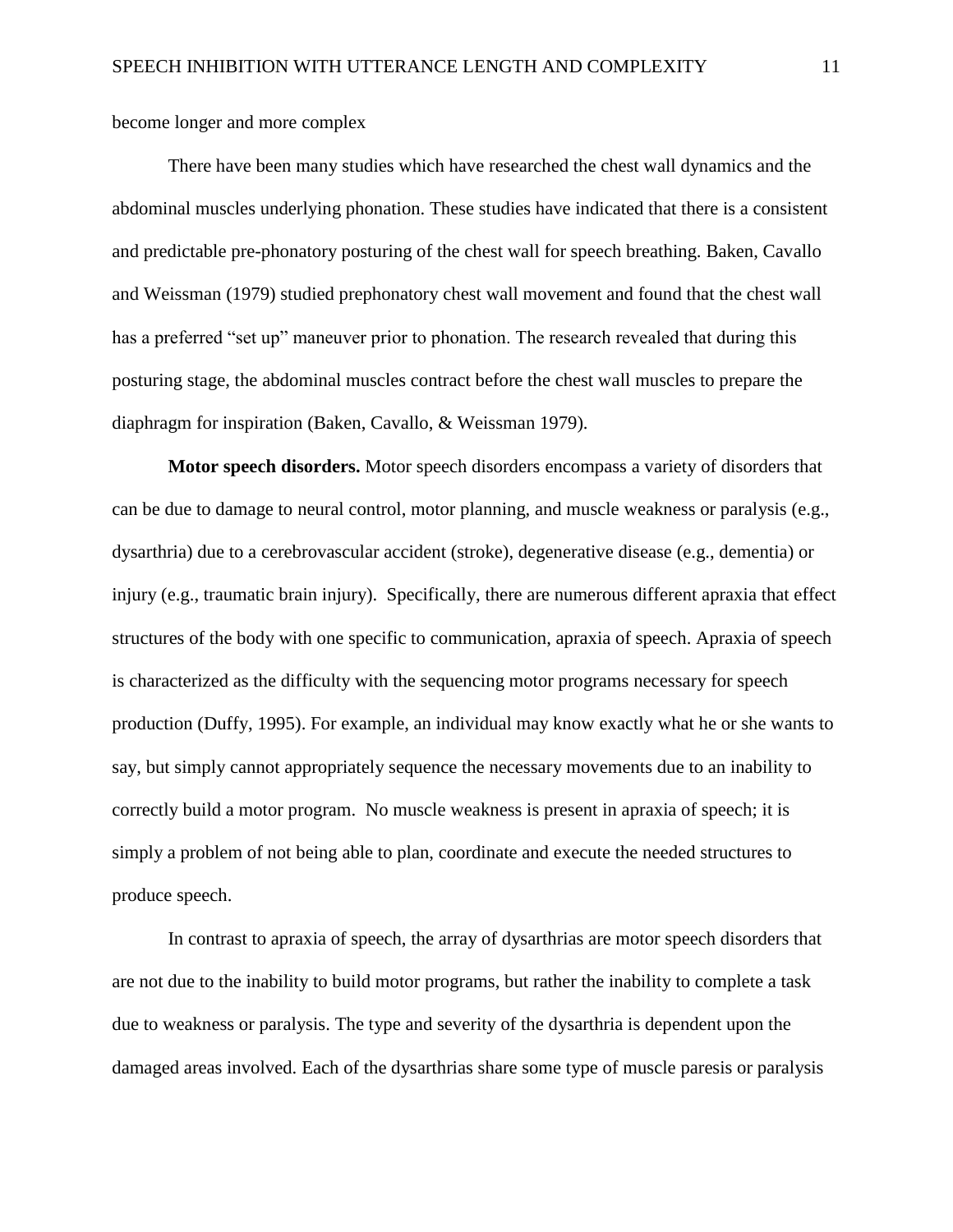that results in difficulty moving and coordinating the muscles of the mouth, face and/or respiratory system due to weakness or paralysis.

Previous studies have investigated the refractory period of a motor program in speech, however the respiratory component has often been controlled by having the individual hold his or her breath before the speech task. To ask an individual to hold his or her breath before preparing to phonate is extremely artificial. It also leads to the assumption that a larger cognitive load is being placed on the individual because he or she not only has to think about the speech task, but has to think about holding his or her breath as well. Future studies need to examine the refractory period with speech breathing incorporated in order to obtain more sensible results.

Studies also need to explore the idea of refractory periods being affected by the complexity of the motor program. For example, considering the different structures of the articulatory system (lips, teeth, tongue, etc.), it may seem intuitive that producing a word that requires transitioning from structures in the front of the oral cavity to structures in the back of the oral cavity would be more difficult than a word that only requires structures from the front of the oral cavity. Though this seems to be logical, speech scientists have spent the better part of the last century trying to determine the relationships between articulatory movements and the intuitively appealing idea of speech production (Hixon, Weismer, & Hoit 2008). Though this relationship seems quite straight-forward, Hixon, Weismer and Hoit (2008) explain that it is much more complex than a series of positions and movements strung together like beads on a string.

Another large consideration speech scientists must take into account is speaker variability. As Behrman (2007) suggests, speaking tasks are designed quite narrowly, or so is thought. The word chosen for the study is selected because the researcher hopes it will reveal a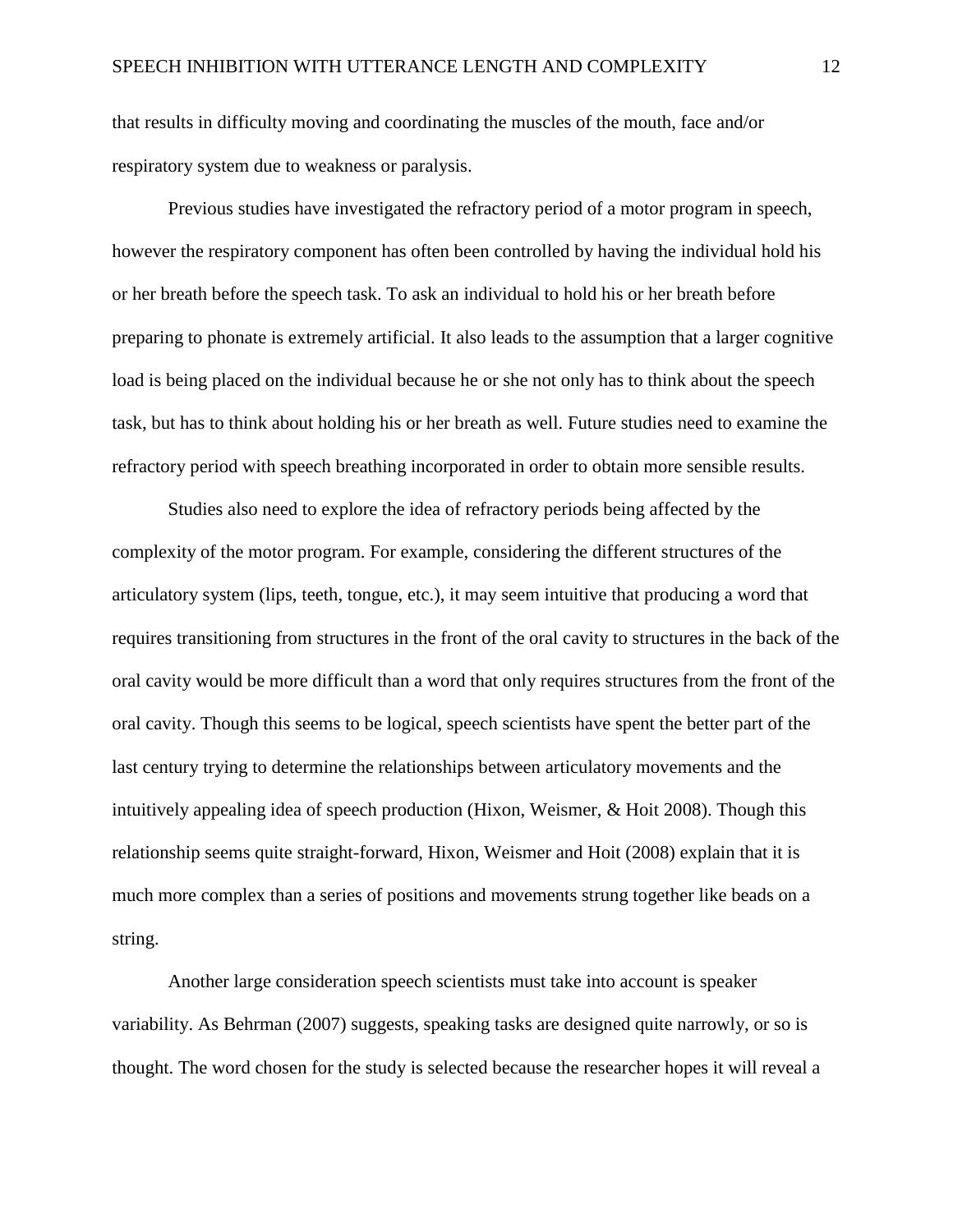specific feature. This though, is an unknown factor that can influence results of the study. Behrman (2007) explains that even within a narrowly defined speech task, there is an issue of speaker variability because every individual used in a research study can vary considerably in his or her motor behavior when phonating the exact same word.

Given these points, examining a motor program and its refractory period is much more complex than intuitively thought. Despite this complexity, further research must be done in order to examine the refractory period of a motor program. It is crucial to determine the effects of normal speech breathing on the program and to examine whether or not the complexity of the program makes a difference in the study. For many individuals, producing speech is done effortlessly, or so he or she believes. In all actuality, many different, complex systems are working flawlessly in-sync to build, transport and execute a motor program in a normal developing individual.

**Research questions.** As stated above, previous studies have investigated the refractory period of a motor program in speech. However, the respiratory component has often been controlled by having the individual hold his or her breath before the speech task, which is extremely artificial.

The purpose of the present study is to remove this artificial constraint and investigate how inclusion of the respiratory system, by allowing for typical speech breathing, affects the refractory period of a speech motor program. In addition, how is inhibition influenced by the complexity of the motor program?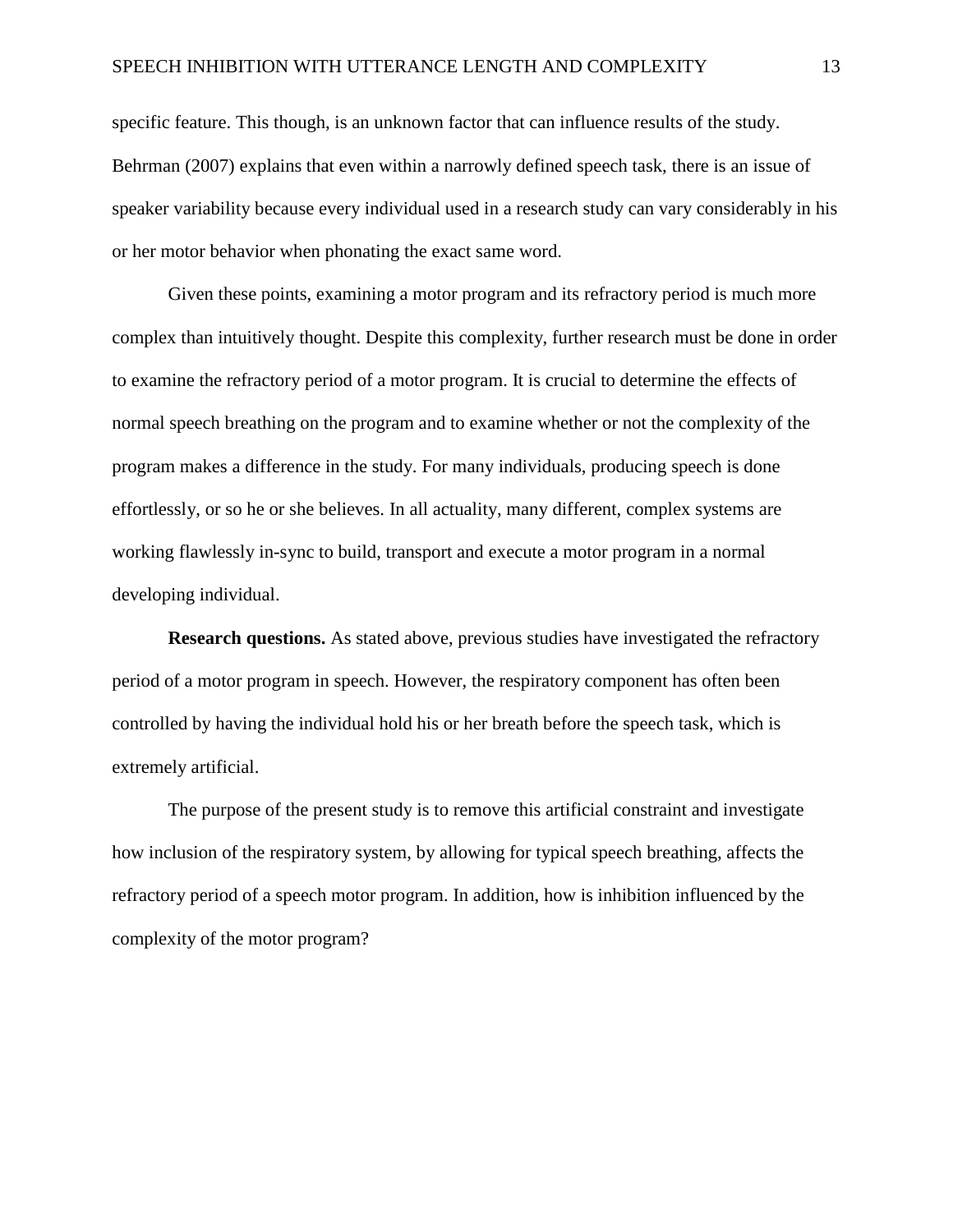### **Chapter III**

### **Methodology**

The present study extended the previous research of Howard (2010) and Mueting (2011) by eliminating the artificial constraint of asking subjects to hold their breath. Five female subjects ranging in age from 21 to 30, who were free of any history of neurological disorders, respiratory disorders, and speech-language or hearing difficulties, were included in this study. Subjects in this study were in good health and decided voluntarily whether or not to participate in the study. All procedures were approved by the University of Northern Iowa Institutional Review Board for the Protection of Human Subjects (14-0095).

To present both the time sweep hand to the subject and to allow for manipulation of times for the trials, the Speech Therapy Timer #1 software was used (Hageman & Riess, 2008; see Figure 1). The computer program provided the visual stimulus to the subjects in the study and recorded the responses. The custom program is split visually across two computer monitors facing in opposite directions. The subject's monitor displayed a time display similar to clock; this was the same clock face used in Howard's (2010) study. On the time display, a sweep hand traverses 360° in 1000ms, whereas the investigator's monitor displayed the data log and time variables. This study used the set of words, "ee", emotion, and eagerly. The word eagerly was selected to determine whether inhibition is influenced by a more complex motor program. It was intuitively thought that by moving from a high front vowel to a velar consonant in the word eagerly, it would be more complex than emotion.

The subjects were trained to produce each utterance type and stop the sweep hand at 800 milliseconds (±30msec). The subjects completed 50 practice trials for each of the four speech tasks ("ee", emotion, emotional and eagerly) in order to learn the motor program and become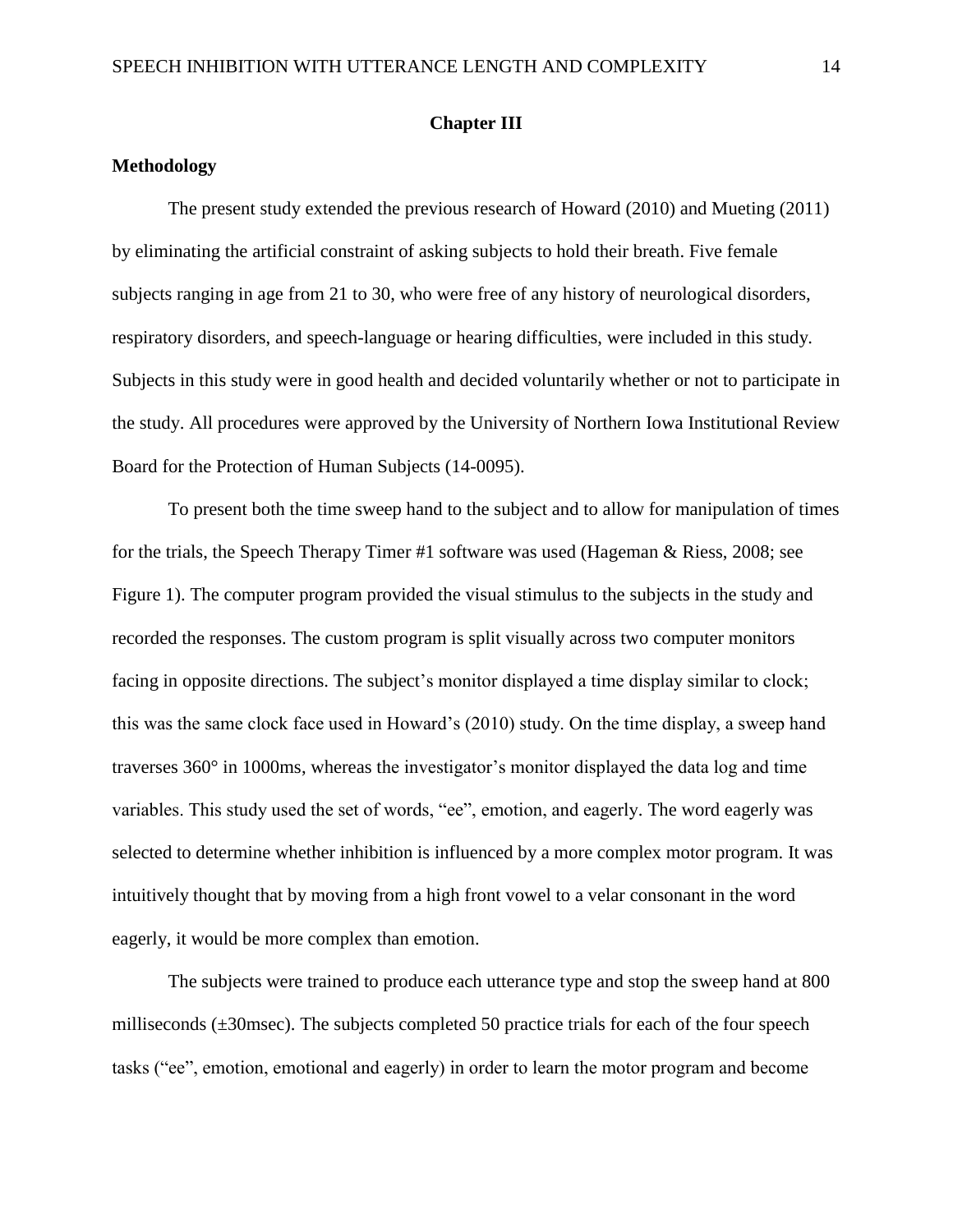familiar with stopping the sweep hand. The experimental condition required speakers to stop the sweep hand at 800ms; however, the sweep hand was programmed to stop at random times between 550ms-750ms prior to the 800ms target, with the task being to inhibit the production of the speech sound. During these catch trials, subjects were instructed to completely inhibit the production of the target word if the sweep hand stopped before the 800ms target. The subjects were not provided with feedback cues or instructions. Subsequently, each condition was subjectspecific.

**Analysis.** The dependent variables included: the inhibition or non-inhibition of the speech sound, the temporal value of the catch trial, and the response of the individual; while the independent variables included the target stop times (-550ms, 600ms, 650ms, 700s). Each of the sessions lasted approximately 90 minutes.



*Figure 1:* Speech Therapy Timer #1 interface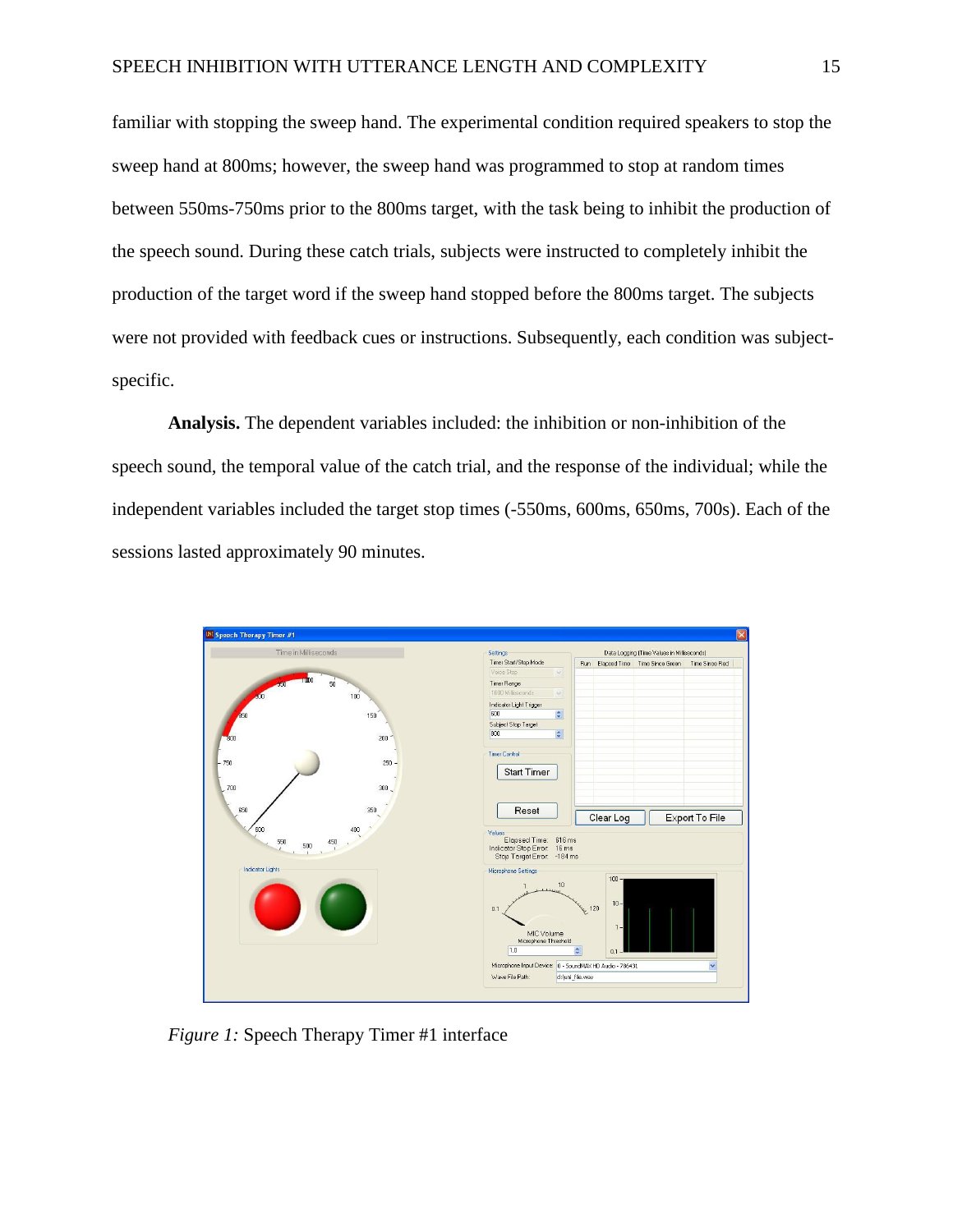#### **Results**

#### **Chapter IV**

Each subject's responses were recorded as inhibited, was unable to inhibit, or postured during the experimental trials. The coding used was (+) for inhibition, P for posturing and PV for prevocalic voicing. The ability of speakers to inhibit decreased as the utterance length increased. Subjects in this study also performed similarly in that they struggled to inhibit as the target stop time got closer to 800ms, even though their respiratory system was not primed by holding her breath. Subjects were able to consistently inhibit when the sweep hand stopped at 550ms, but when the sweep hand stopped at 750ms, it was difficult to inhibit. At 750ms, subjects often produced the word or inhaled to prepare for phonation.

Figure 2 demonstrates the findings that subjects were better able to inhibit on "ee" but were not as consistent on "emotion" or "eagerly." As a group, as the catch trials became closer to the 800ms target, it was more difficult to inhibit responses. Data from the first five subjects suggest that it is more difficult to inhibit "eagerly" compared to "e," but not when compared to "emotion."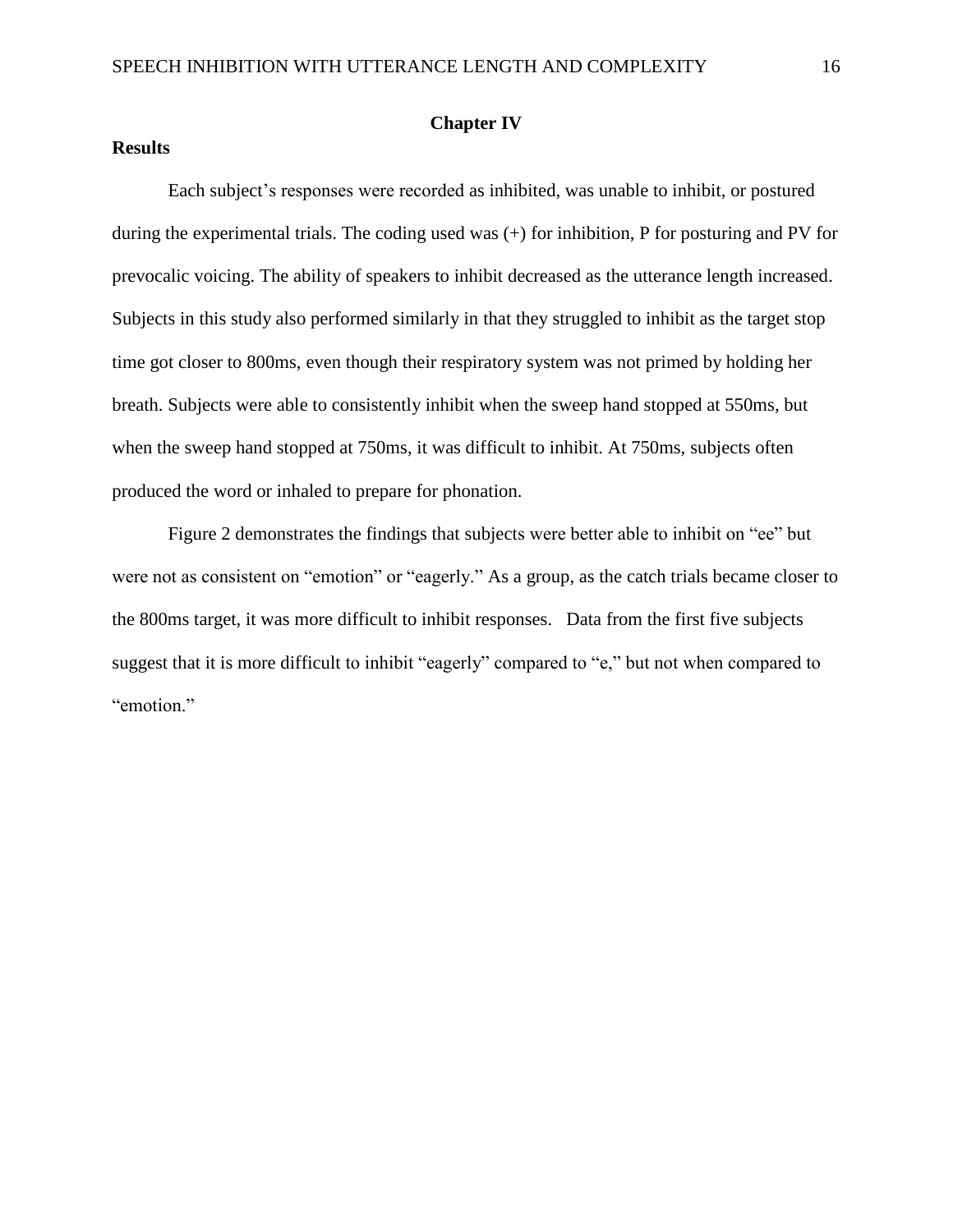

*Figure 2*: Distribution of responses in which the speakers were unable to inhibit by time

Subject 1 was able to consistently inhibit "ee" when the sweep hand stopped at, or prior to, 600ms. At 650ms, subject 1 was only able to inhibit about 50% of the time. As the sweep hand began to stop closer to 800ms (700ms, 750ms) subject 1 was very inconsistent, inhibiting the speech task less than 20% of the time; see Figure 3 for the distribution of responses.

As seen in Figure 4, when the speech task was changed to "emotion," subject 1 was able to inhibit more than 50% of the opportunities when the sweep hand stopped at or prior to 600ms. Past 600ms (650ms, 700ms, 750ms), subject 1 inhibited inconsistently, less than 50% of opportunities.

For the speech task of "eagerly," subject 1 inhibited more than 80% of opportunities when the sweep hand stopped at or prior to 600ms. Inhibition abilities dropped to 50% at 650ms and continued to lower at 700ms and 750ms. These results are shown in Figure 5.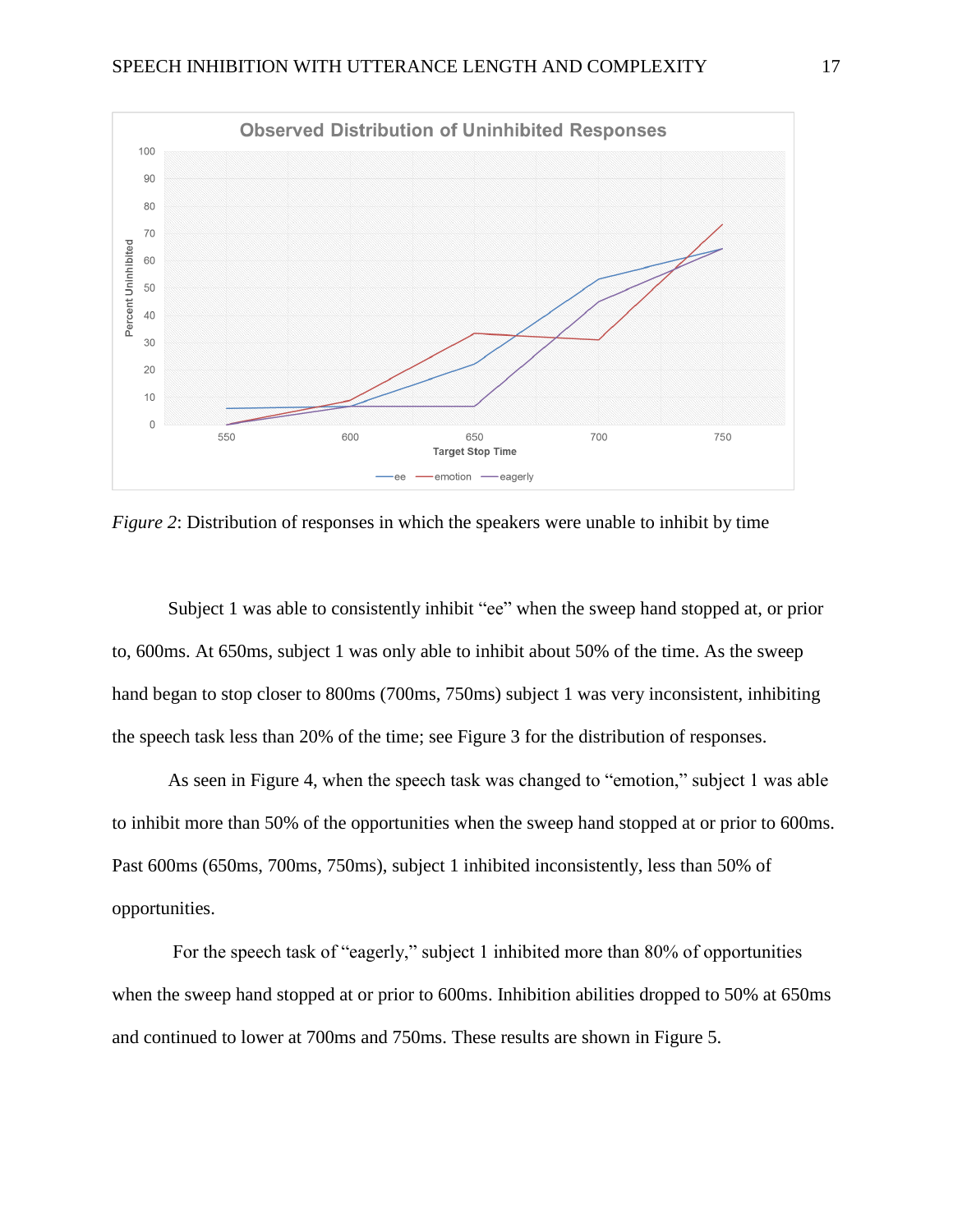

*Figure 3:* Distribution of responses for Subject 1 on the production of "ee"



*Figure 4:* Distribution of responses for Subject 1 on the production of "emotion"



*Figure 5:* Distribution of responses for Subject 1 on the production of "eagerly"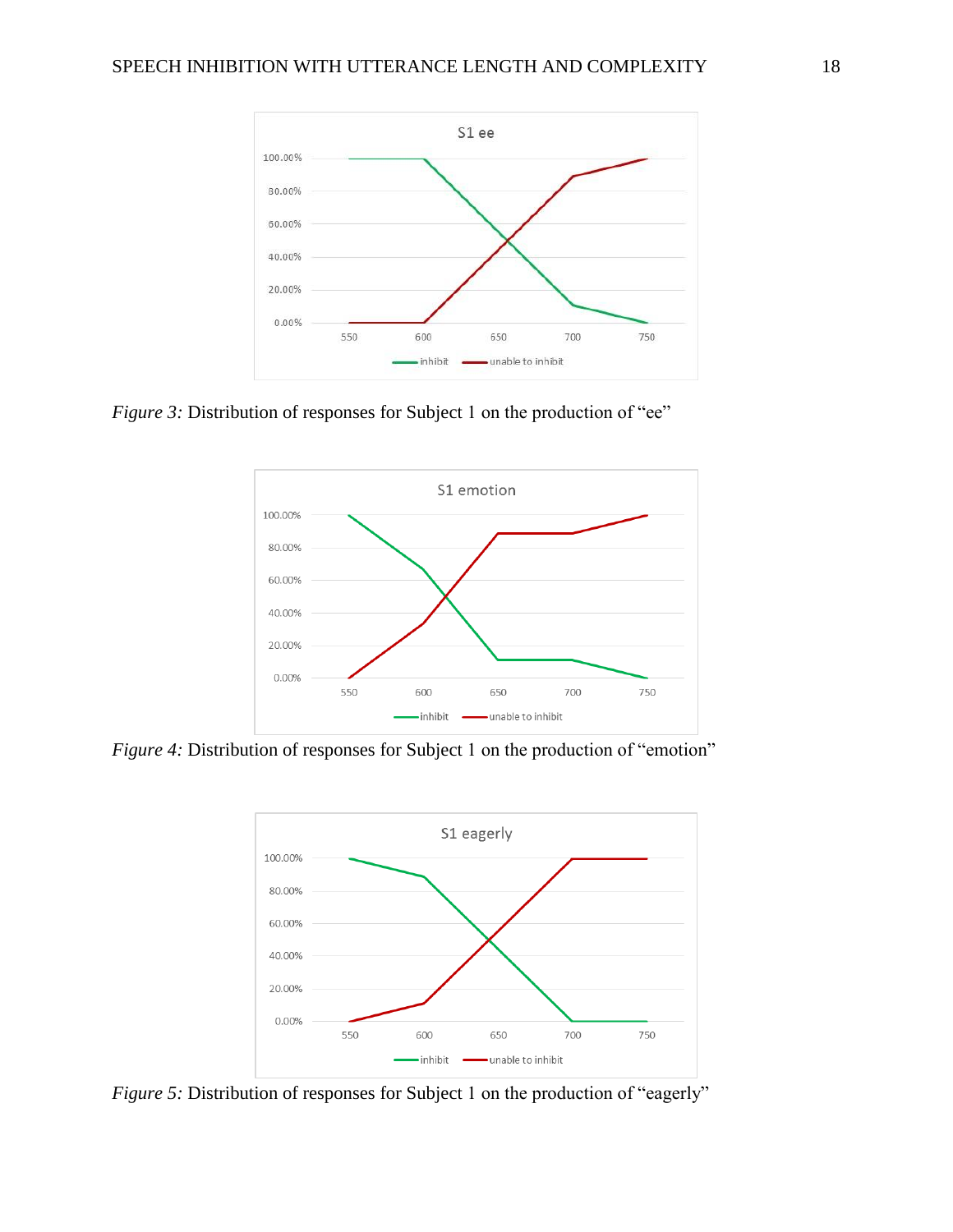Subject 3 was able to consistently inhibit "ee" with 100% accuracy when the sweep hand stopped at, or prior to, 650ms. Their ability to inhibit dropped to 70% consistency when the sweep hand stopped at 750ms and is shown in Figure 6.

Figure 7 shows that for the speech task of "emotion," subject 3 inhibited without error when the sweep hand stopped at or prior to 600ms. Accuracy dropped slightly through 700ms. The ability to inhibit were non-in-existent for subject 3 when the sweep hand stopped at 750ms.

Subject 3 was able to inhibit "eagerly" with complete accuracy while the sweep hand stopped at or prior to 650ms. Inhibition accuracy dropped slightly through 700ms and fell to about 30% at 750ms. See Figure 8 for these results.



*Figure 6:* Distribution of responses for Subject 3 on the production of "ee"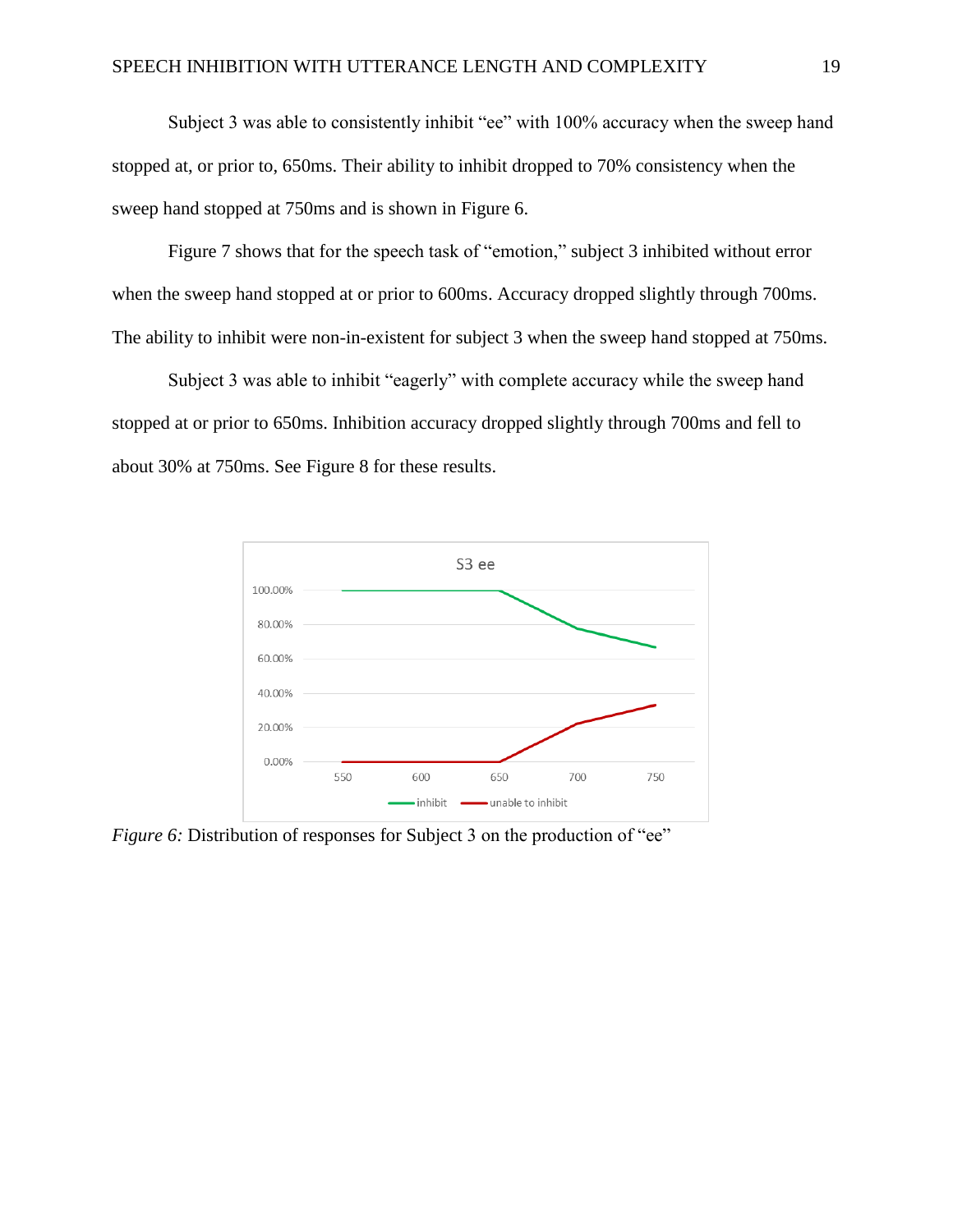

*Figure 7*: Distribution of responses for Subject 3 on the production of "emotion"



*Figure 8*: Distribution of responses for Subject 3 on the production of "eagerly"

Figure 9 shows that subject 4 was not as accurate inhibiting "ee" as other subjects, but could still inhibit the sweep hand with at least 50% accuracy through 650ms. At 750ms, subject 4 could not inhibit "ee."

For the speech task of "emotion," subject 4 was able to inhibit and stop the sweep hand with more than 50% accuracy prior to 650ms. Subject 4's ability to inhibit dropped greatly after the 650ms stopping point; see Figure 10.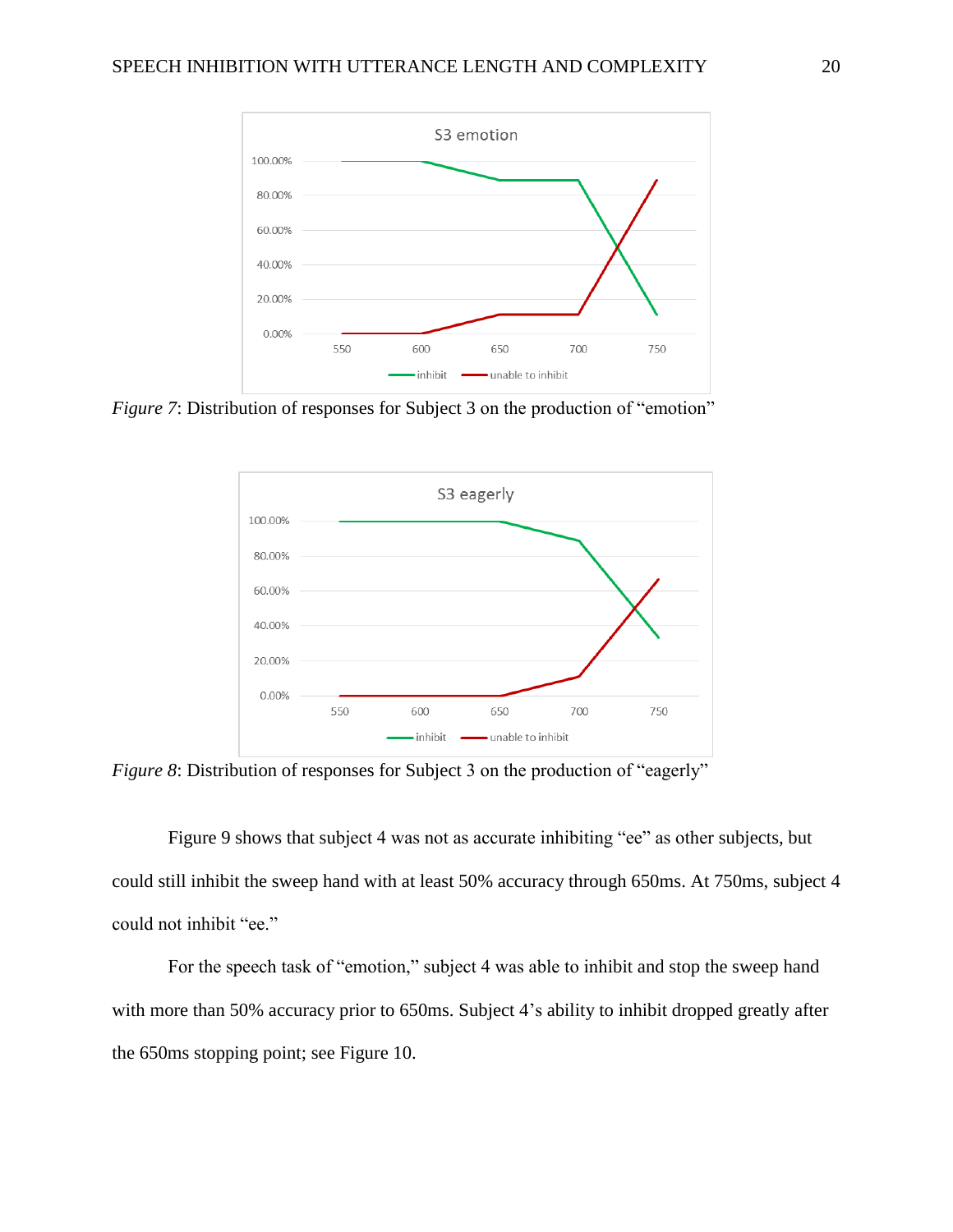For the word "eagerly," subject 4 was able to inhibit with 100% accuracy when the sweep hand stopped at or prior to 600ms. Then at 650ms, the subject's inhibition ability significantly dropped to 30%. As the stop target approached 750ms, the inhibition ability decreased even more. These results can be seen in Figure 11.



*Figure 9:* Distribution of responses for Subject 4 on the production of "ee"



*Figure 10*: Distribution of responses for Subject 4 on the production of "emotion"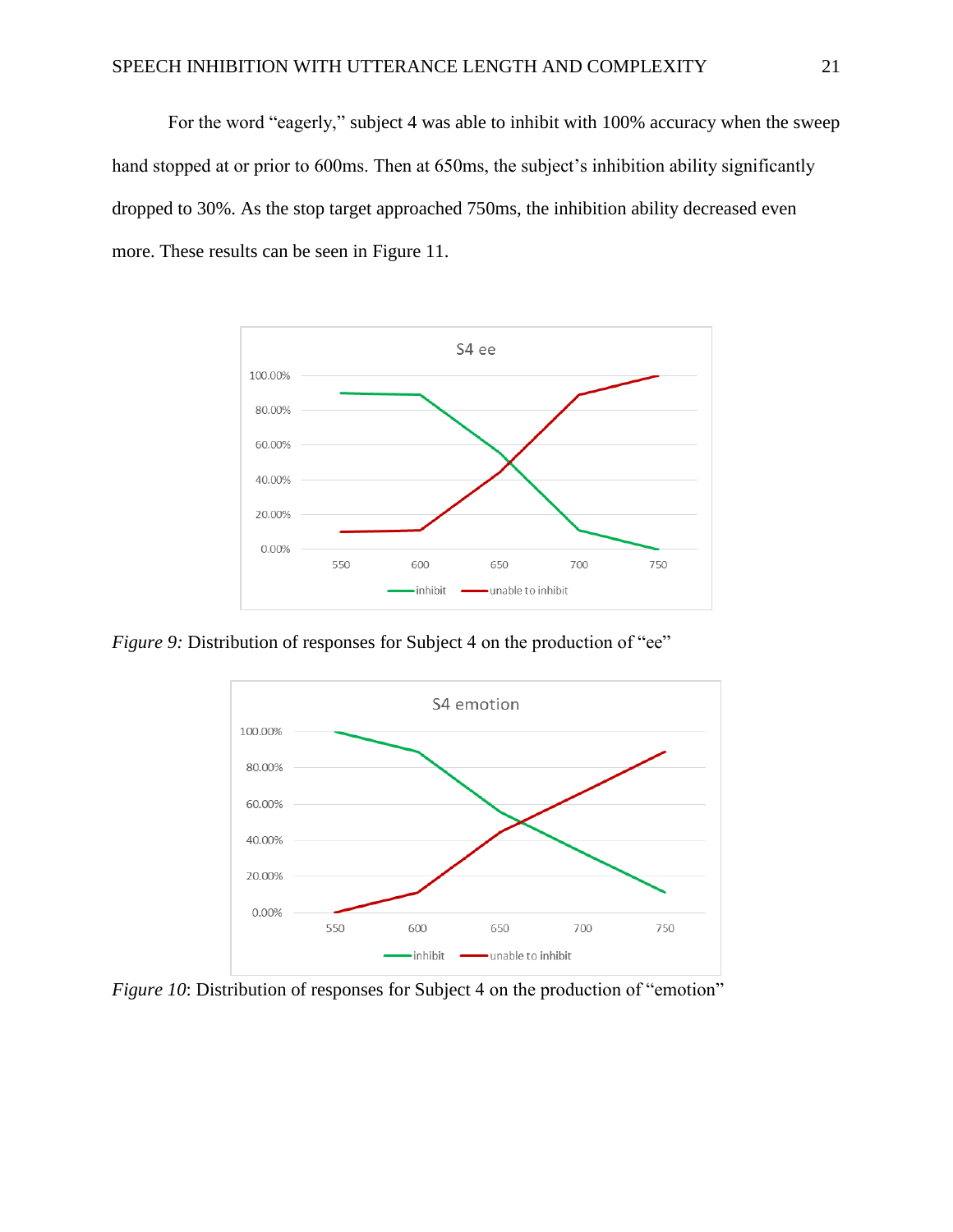

*Figure 11:* Distribution of responses for Subject 4 on the production of "eagerly"

Subject 5 was able to inhibit "ee" with 80% accuracy consistently from 550ms to 650ms. Inhibition accuracy fell to about 40% when the stop target was 700ms and to 10% at 750ms; see Figure 12.

Figure 13 shows that subject 5 was able to inhibit with 100% accuracy through the stop target of 600ms on emotion. Her accuracy fell slightly after that, but still remained above 60% through the stop target of 700ms. At 750ms, she was still able to inhibit about 20% of the opportunities.

For the production of "eagerly," subject 5 was remarkably good at inhibition and this can be seen in Figure 14. She was able to inhibit with more than 80% accuracy through the stop target or 700ms. At 750ms, her accuracy did fall, but only to about 50%.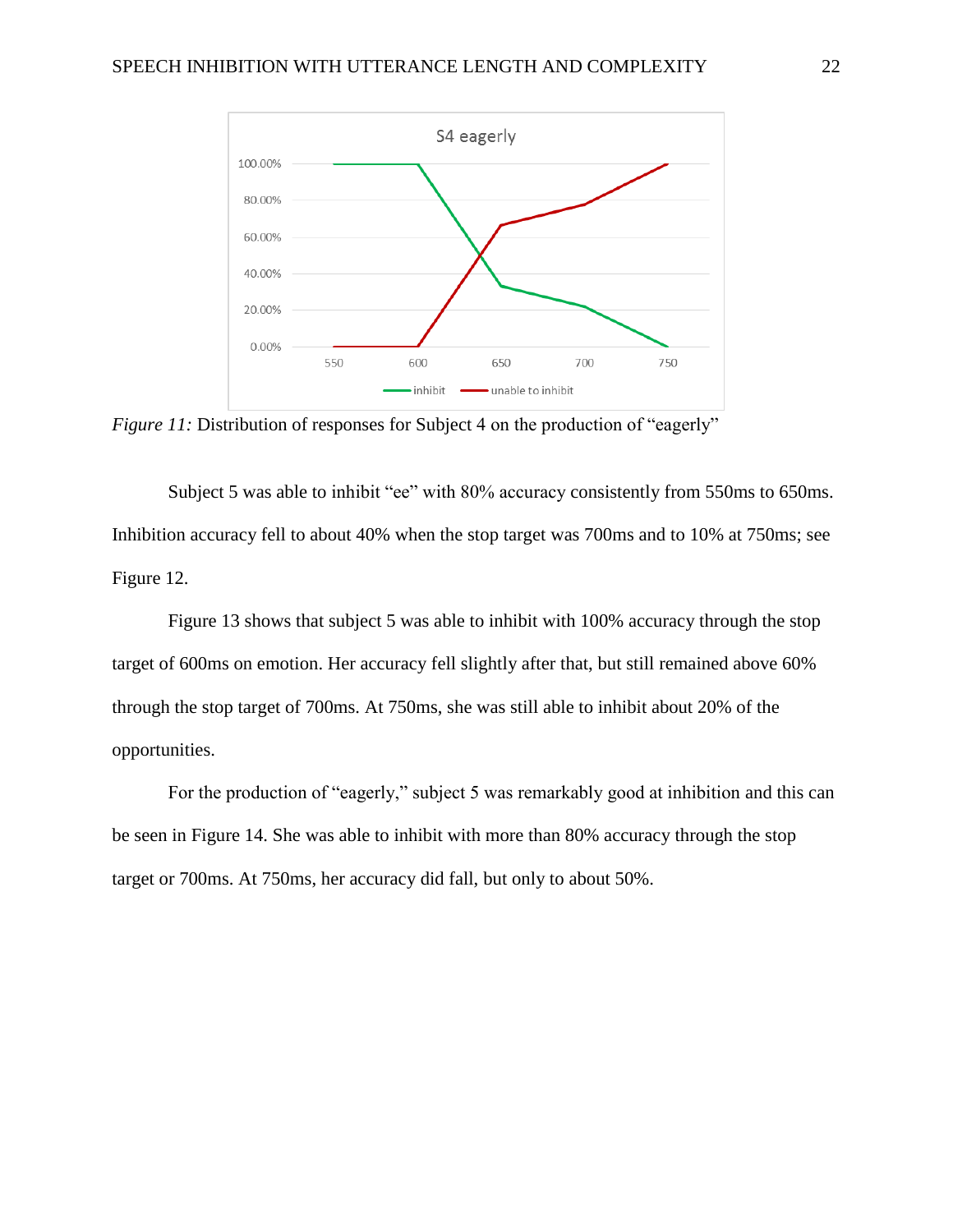

*Figure 12*: Distribution of responses for Subject 5 on the production of "ee"



*Figure 13:* Distribution of responses for Subject 45 on the production of "emotion"



*Figure 14:* Distribution of responses for Subject 5 on the production of "eagerly"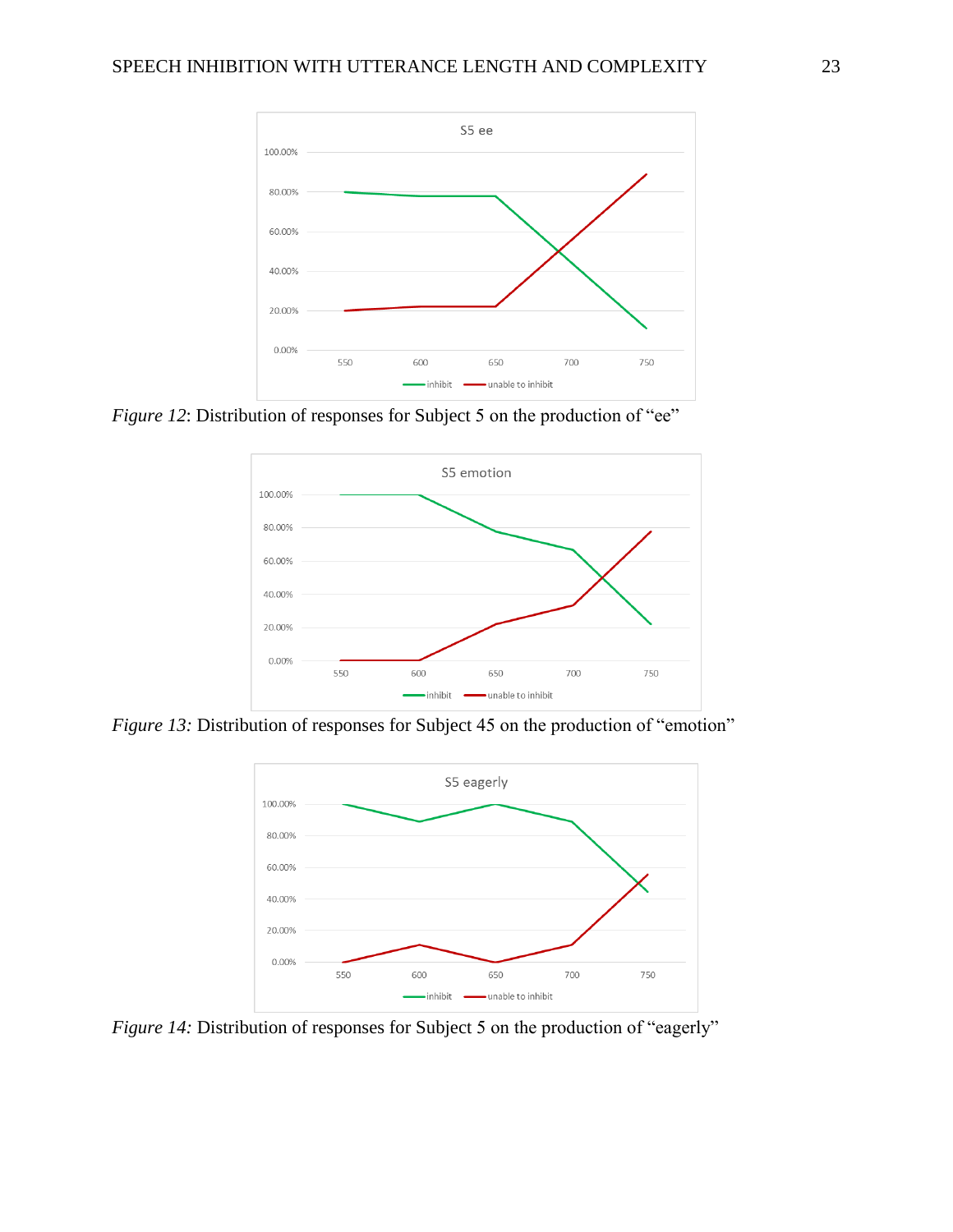Subject 2 in this study was considered to be a special case due to her ability to inhibit the motor program. As seen in Figure 15, her ability to inhibit "ee" was 100% accurate at every stop target but 700ms. Even then, she still had 90% accuracy.

For "emotion," she was able to inhibit with 100% accuracy through the 650ms stop target. Again, her accuracy only dropped down to 90% at the stop targets of 700ms and 750ms. See Figure 16.

Figure 17 displays the results for "eagerly." Again, her ability to inhibit the motor plan was remarkable. She was able to inhibit with 100% accuracy at every stop target except 650ms and 700ms. Subject 2 is considered an outlier within this data set because she was rarely unable to inhibit.



*Figure 15*: Distribution of responses for Subject 2 on the production of "ee"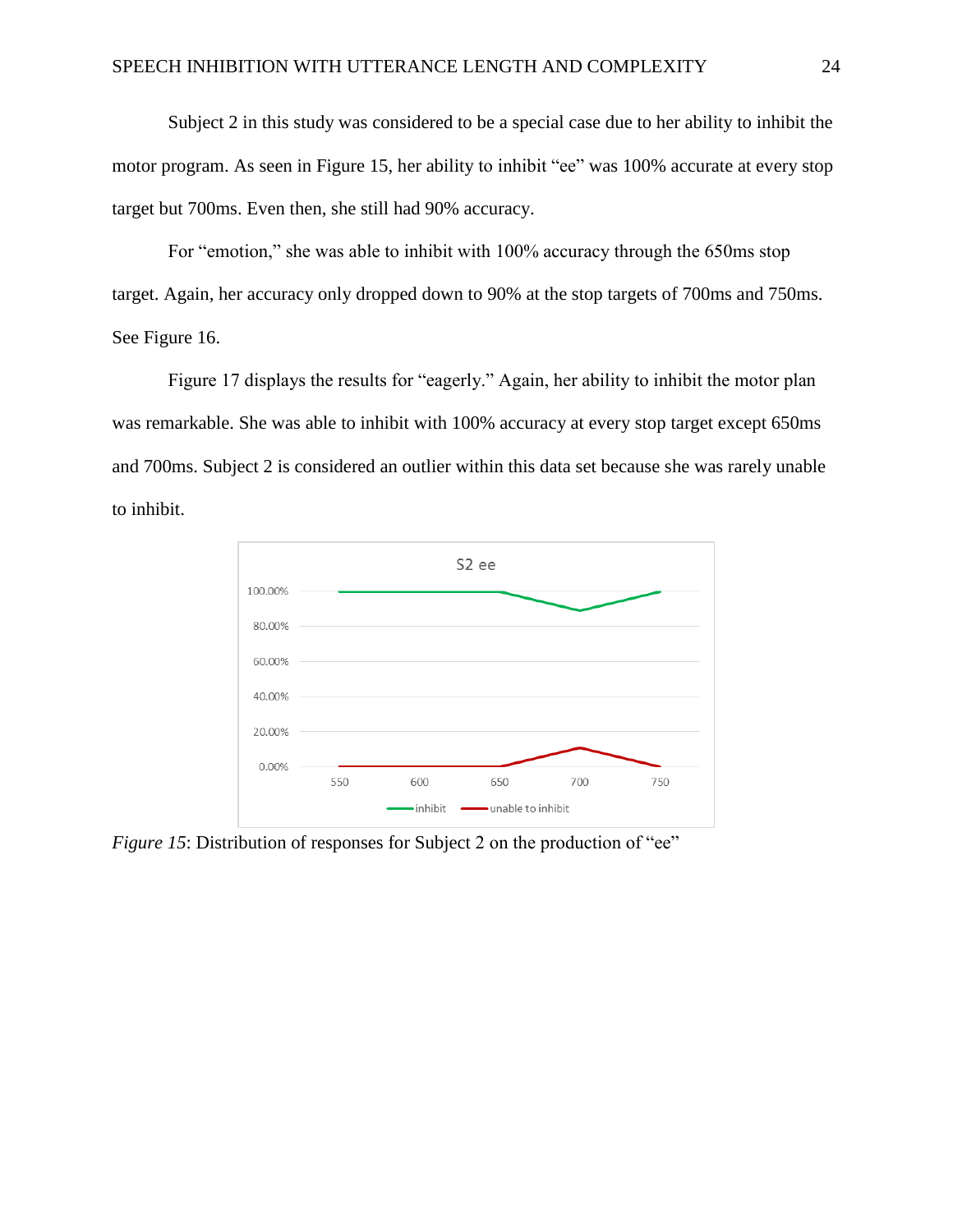

*Figure 16:* Distribution of responses for Subject 2 on the production of "emotion"



*Figure 17:* Distribution of responses for Subject 2 on the production of "eagerly"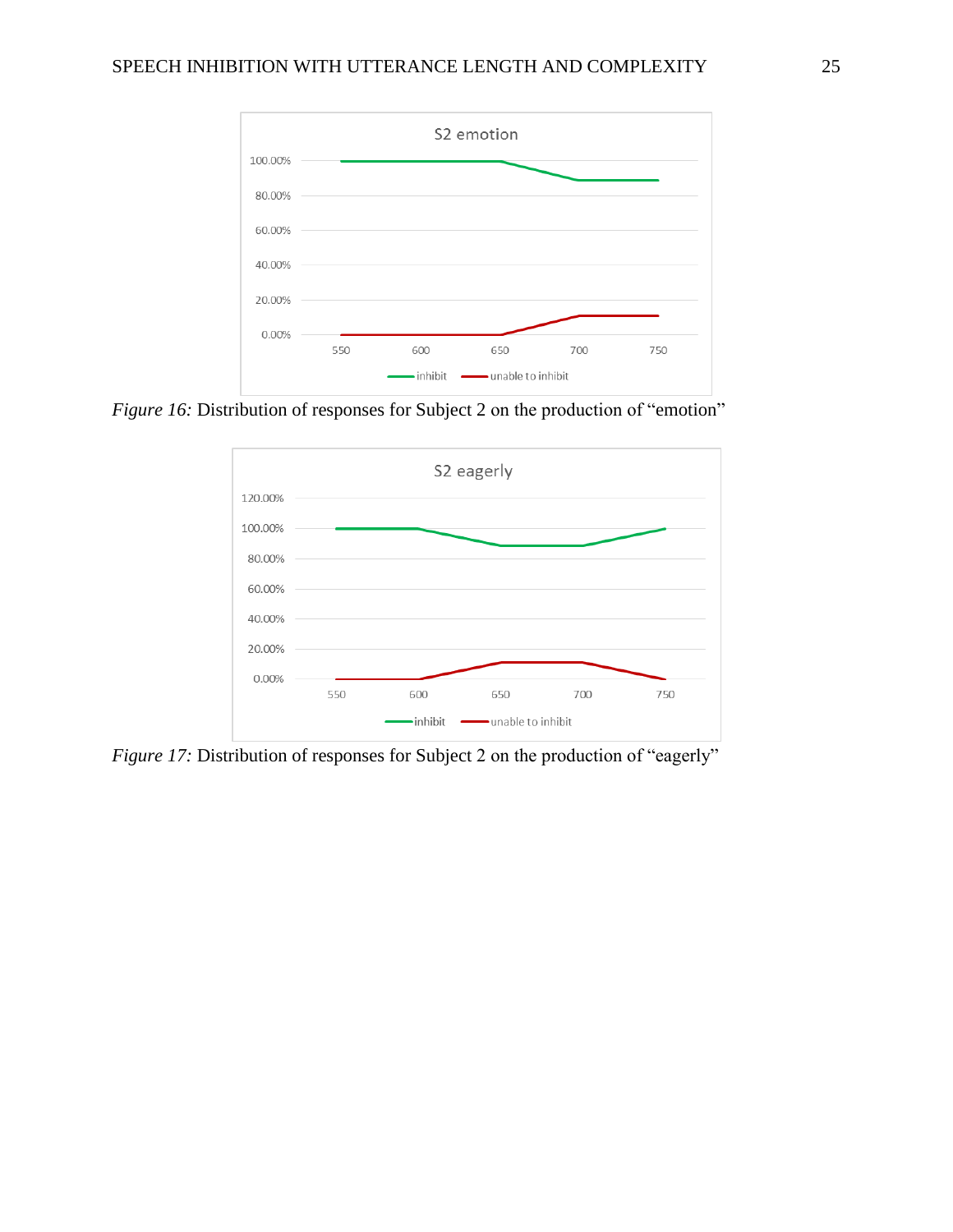#### **Chapter V**

### **Discussion**

Unlike previous studies, the respiratory system was not primed during this study. By allowing for typical speech breathing prior to the speech task (i.e., not having the individuals hold his or her breath), there was less of a cognitive load on the subject and the motor program was not manipulated. Despite this change, the individuals in this study performed similarly to the previous studies. As the target stop time approached the 800ms marker, individuals struggled to inhibit. In addition, there was no differences the ability to inhibit due to increased utterance complexity.

The findings suggest that allowing for typical speech breathing does not seem to influence one's ability to inhibit and differently than when asked to hold his or her breath. Having the subject hold his or her breath is completely artificial to typical speech breathing. An alteration to the motor program by breath-holding may not be necessary, and perhaps should be avoided. Allowing for typical speech breathing allows the individual to posture naturally before phonation. It is important to recall that the third and final stage of information processing is response-programming, where the individual prepares the necessary muscles needed for the action that will complete the intended task.

The individuals were able to do this without any effect on the refractory period compared to previous studies. Therefore, it is completely arbitrary to have the participant hold his or her breath. More importantly though, this validates all of the results previously found. Even though the studies included this arbitrary task, the results are still valid and can be used as a reference for further research. However, future studies could include kinematic measures of the behaviors of the chest wall during the inhibition trials. This study was unable to determine if the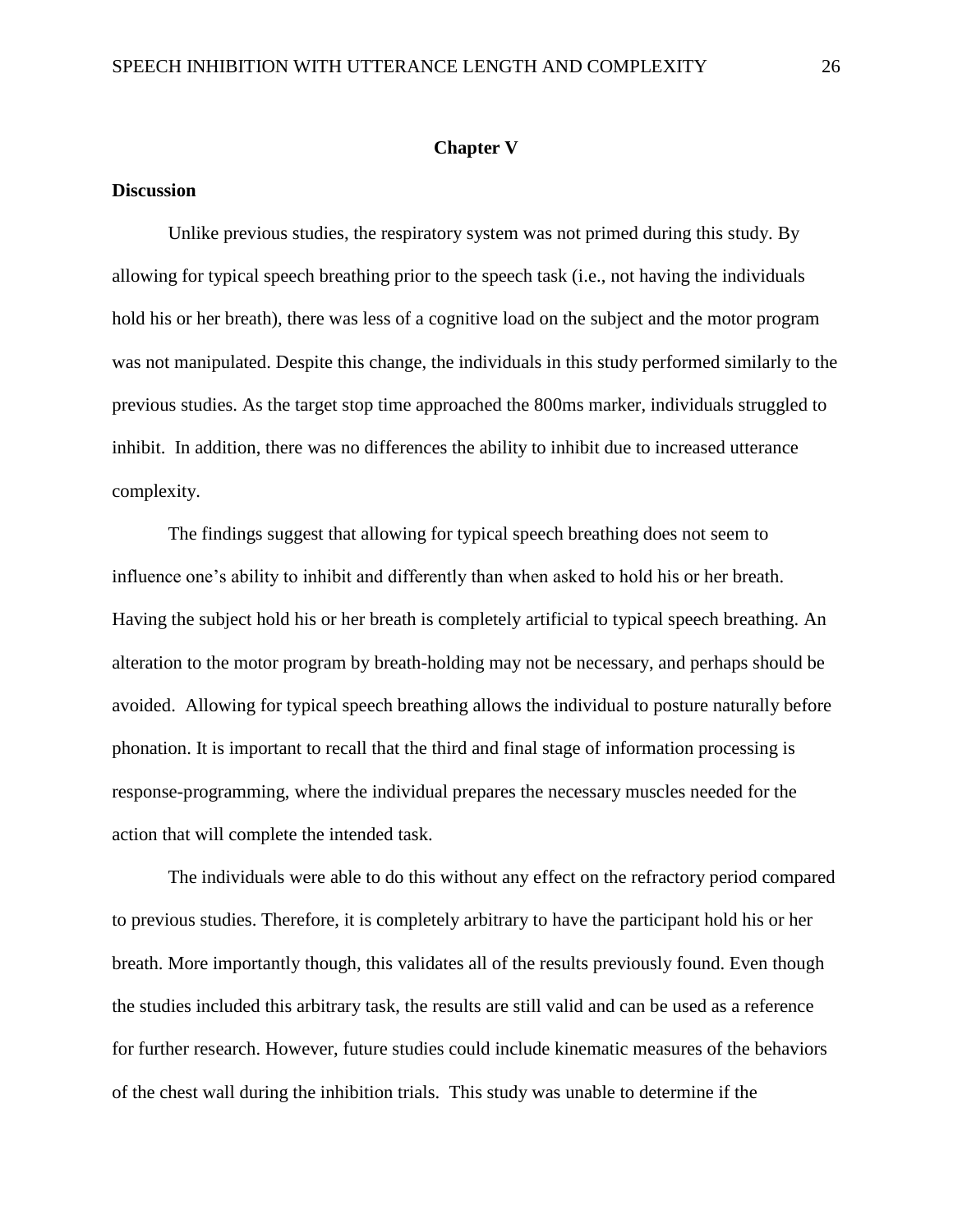respiratory system was activated, but the utterance was inhibited at the level of the phonatory system

Participants in the study were able to inhibit "ee" consistently, while "emotion" and "eagerly" were not as consistent. A longer word requires a more complex motor program and thus inhibition is more difficult. Examining the word "eagerly," the speaker must move the articulators from a high front vowel to a velar consonant; this is one of the largest amounts of movement for articulators in the English language. Intuitively, the researchers in this study predicted that because of the complexity of movement of the articulation, it would be harder to inhibit. The data suggests, that from the first five subjects in the study, it was harder to inhibit "eagerly" compared to "ee," but not compared to "emotion."

Though it seemed logical to choose the word "eagerly," this study has contributed to what Hixon, Weismer, and Hoit (2008) have explained as the question speech scientists have spent the better part of the last century trying to determine. The relationships between articulatory movements and the intuitively appealing idea of speech production may seem straight forward but it is proven time and time again that this relationship is far more complex than anyone has hypothesized. Although, the word choice of "eagerly" seemed intuitively correct, the study revealed there was not any significant complexity associated with this speech task.

There were also large variations in inhibition abilities from subject to subject in this study. For example, Subject 2 was extremely good at inhibiting her response and had very few instances of production when the sweep had stopped before 800ms. Subject 2 was rarely unable to inhibit and supports the notion of speaker variability; with her ability being much higher than the speakers in previous studies. Behrman (2007) explained that even within a narrowly defined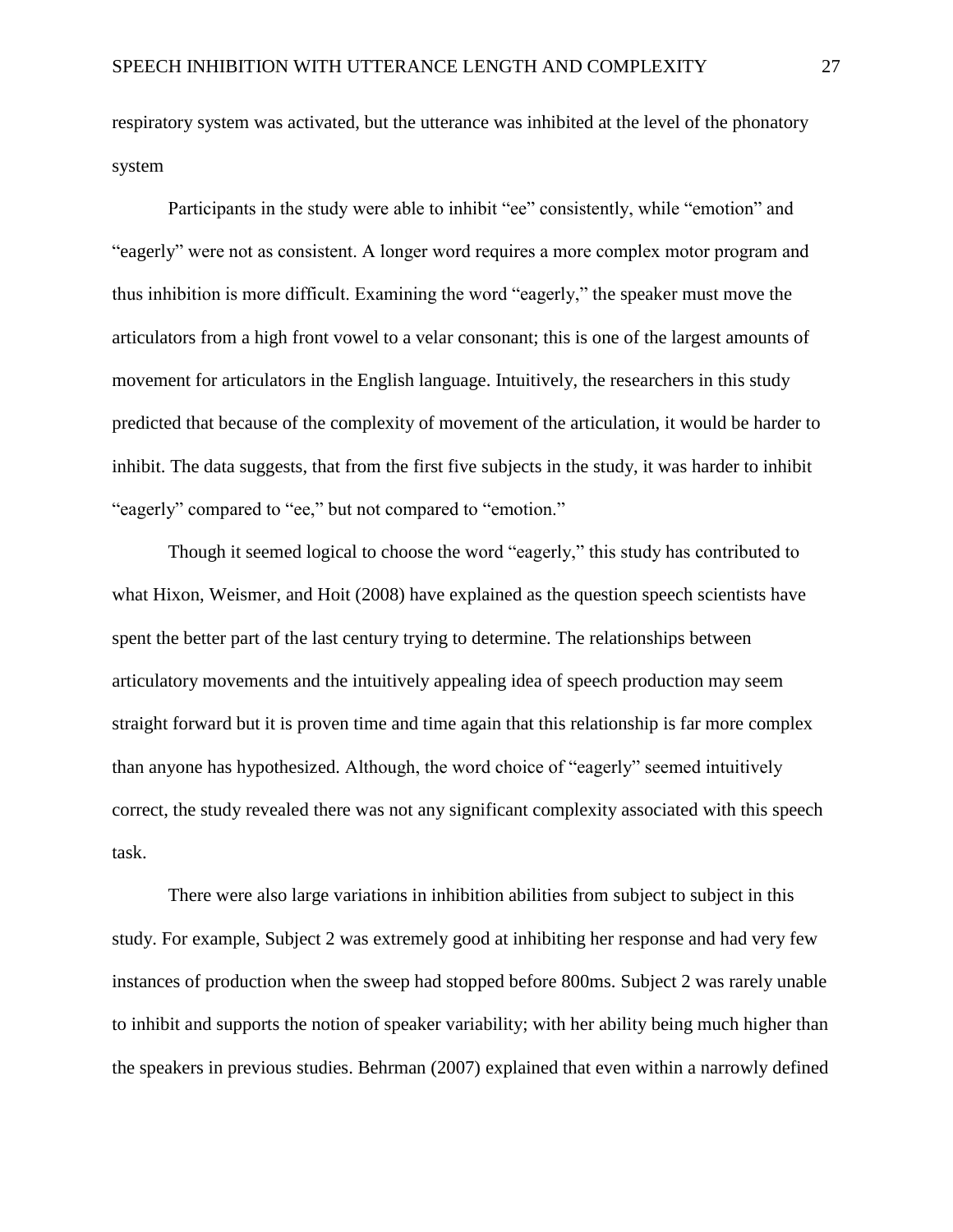speech task, there is an issue of speaker variability because every individual used in a research study can vary considerably in his or her motor behavior when phonating the exact same word. This speaker variability may also help explain why the assumed complexity of the word eagerly compared to emotional did not stand true. There is so much variability and overlap between productions in the same individual that it may be near impossible to compare subjects. Future studies should be done examining speaker variability and ability levels.

Examining the results and methodology of the study, it is fair to ask whether or not conditions of arousal and anxiety influenced the results. Schmidt and Wrisberg (2008) note that arousal and anxiety are common aspects of many performance situations. The level of arousal imposed by a situation is an important determinant of performance, especially on fast and accurate decision making (Schmidt & Wrisberg 2008). Although it was not formally documented, researchers in this study informally noted what they perceived as differences in arousal and anxiety in the subjects. While some subjects remained relaxed throughout the entire study, others became agitated and aroused when she performed poorly during a catch trial. Heightened arousal can affect the way individual's process information and can even contribute to faulty performance (Schmidt & Wrisberg, 2008). Further research should be done in order to examine these differences in arousal and whether or not they influence the performance of the subject during speech tasks.

Future studies should also be done to examine the effect of individual abilities and differences. Schmidt and Wrisberg (2008) have identified individual-difference factors that can contribute to differences in people's motor performance and many of them can apply to studies such as this one. Factors such as abilities, attitude, emotional makeup, motivational level, and previous movement experiences have all been identified by Schmidt and Wrisberg (2008) and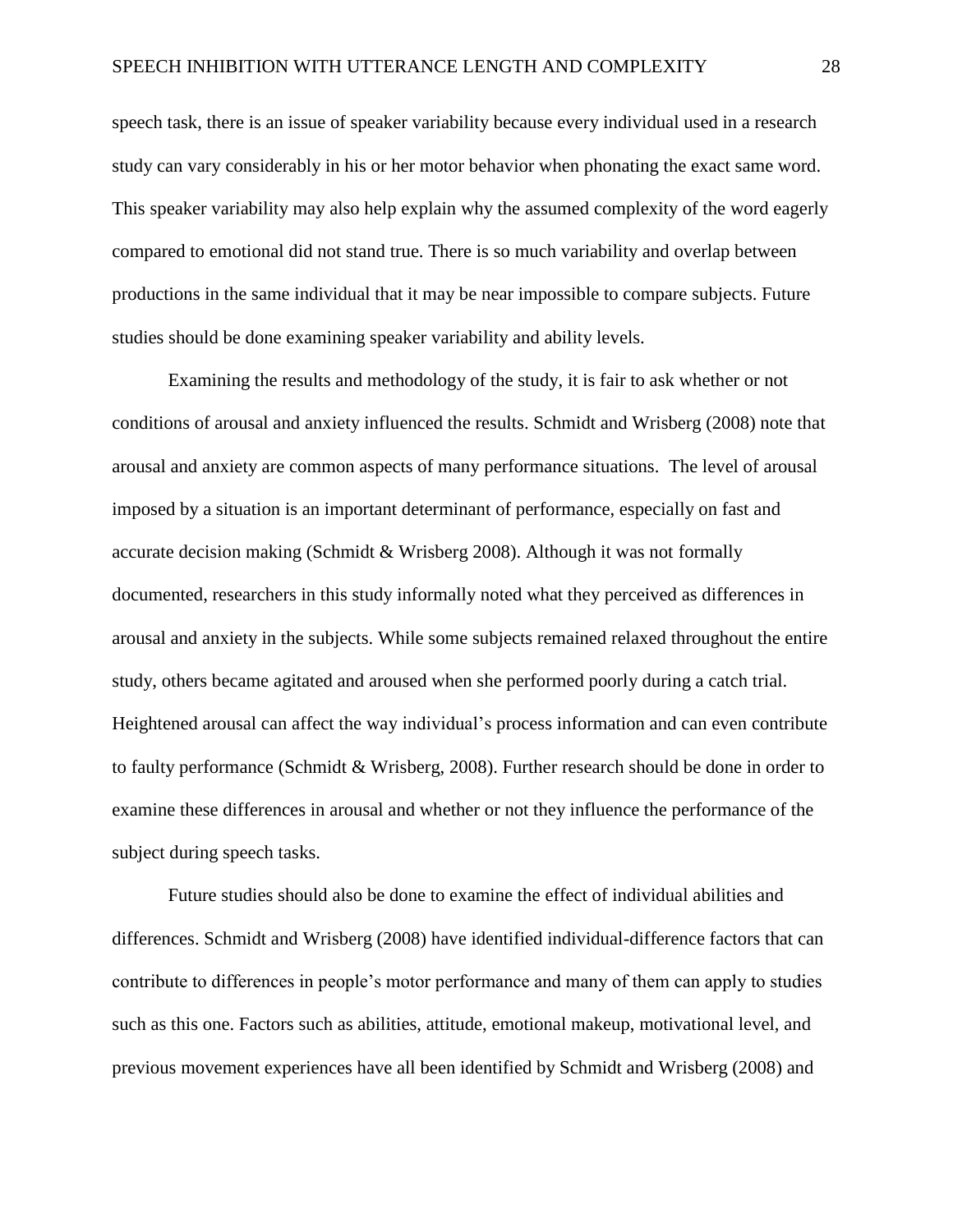would be applicable to examine in this study. It would be interesting to examine whether past experiences with electronic games (e.g., iPad applications, computer games) would reveal any difference in the performance of individuals in this study. Individual differences and abilities, along with arousal and anxiety levels, are areas in which further research is needed.

Despite the need for further research, this study provided useful knowledge. The study revealed that incorporating typical speech breathing into the speech task, did not affect the subject's ability to inhibit. Subjects were still able to inhibit the motor program just as well as the previous studies, while eliminating the artificial element of the study, indicating that the results from previous studies, despite including the arbitrary task of holding one's breath, are valid and useful. Authenticating these results allows research to move forward using the past studies as a reference.

Also, having inconclusive results regarding utterance complexity agrees with the thought that the relationship between articulatory movements and the intuitively appealing idea of speech production is far more complex than researchers tend to believe. Despite having one of the largest amounts of movement for articulators in the English language, the word "eagerly" did not show significant difference in regards to the refractory period. Examining this refractory period and complexity changes has clinical importance to the profession of speech-language pathology, because it has the potential to give future speech scientists an insight into motor speech disorders, specifically into apraxia of speech.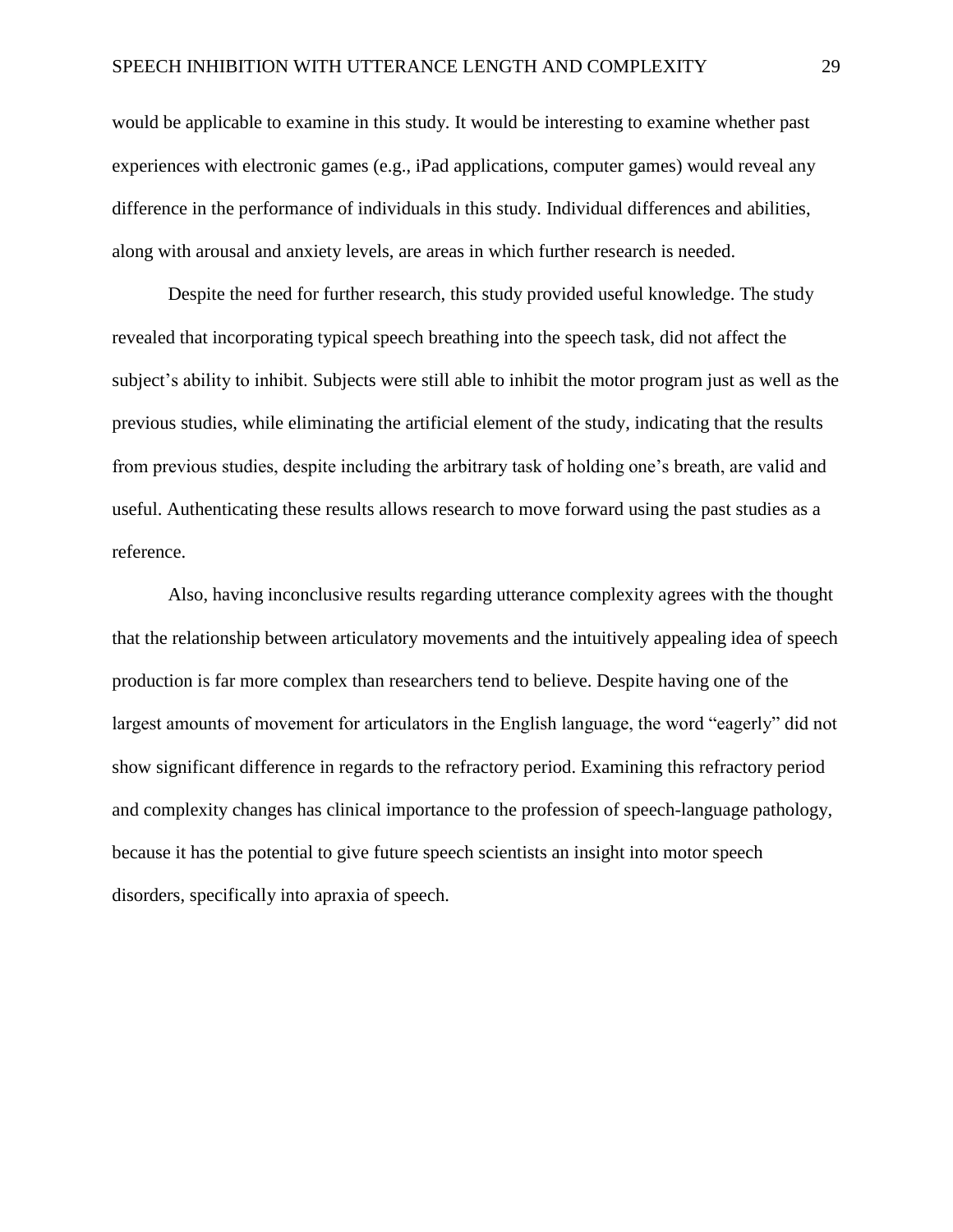#### References

- Backlin, J., Corbett, A., Halbur, T., Gaughan, L., Howard, L., Williamson, C. & Hageman, C.F. (2008). Reliability, accuracy, & refractoriness of a transit reaction: replication with speech. Presentation at the Annual Meeting of the American Speech Language-Hearing Association, Chicago, IL
- Baken, R.J., Cavallo, S.A., Weissman, K.L. (1979). Chest wall movements prior to phonation. *Journal of Speech and Hearing Research, 22,* 862-872.
- Barlow, S.M. (Ed.). (1999). *Handbook of clinical speech physiology.* San Diego, CA: Singular Publishing.
- Behrman, Alison, (2007). *Speech and Voice Science.* San Diego, CA: Plural Publishing.
- Carr, L.M. (2004). *Temporal stability of speech motor programs in young children.* Unpublished manuscript, University of Northern Iowa.
- Clark, H. M., Robin, D.A., McCullagh, G., & Schmidt, R.A. (2001). Motor control in children and adults during a non-speech oral task. *Journal of Speech, Language, and Hearing Research, 44,* 1015-1025.
- Duffy, J. (1995). *Motor speech disorders.* St. Louis: Mosby.
- Goldman-Eisler, F., (1961). The distribution of pause duration in speech. *Language and Speech*, *4,* 232-237.
- Hageman, C. & Riess, J. (2008). Speech Refractory Timer [Computer Software]. University of Northern Iowa, IA.
- Hebb, D. O. (1949). *The organization of behavior: A neuropsychological approach*. John Wiley & Sons.
- Hixon, T., Weismer, G., Hoit, J. (2008). *Preclinical Speech Science: Anatomy Physiology, Acoustics Perception.* San Diego, CA: Plural Publishing.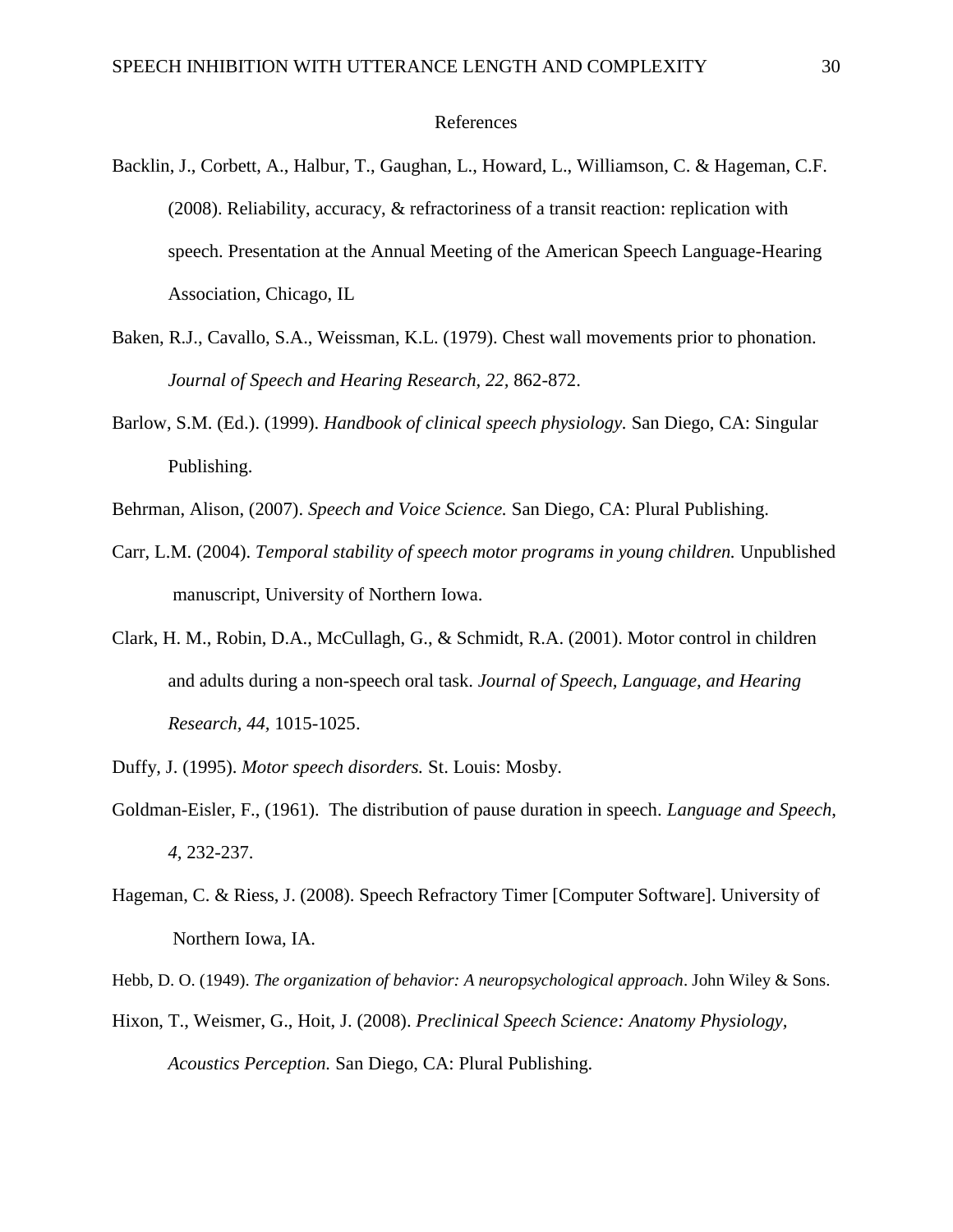- Howard, L.A. (2010). *Speech Inhibition in Aphasia: A Measure of Motor Speech Programs.*  Unpublished manuscript, University of Northern Iowa.
- Mass, E., Robin, D.A., Austerman Hula, S.N., Wuf, G., Ballard, K.J., & Schmidt, R.A. (2008). Principles of motor learning in treatment of motor speech disorders. *American Journal of Speech-Language Pathology, 17,* 277-298.
- Mattar, A. A. G, & Gribble, P.L. (2005). Motor learning by observing, *Neuron, 46,* 153-160.
- Mueting, L. (2011). *Reliability, accuracy, & refractoriness of a transit reaction: replication with speech in children.* Unpublished manuscript, University of Northern Iowa.
- Netsell, R. (1982). Speech motor control and selected neurologic disorders. *Speech motor control*, 247-261.
- Parham, D. F., Buder, E. H., Oller, D. K., & Boliek, C. A. (2011). Syllable-related breathing in infants in the second year of life. *Journal of Speech, Language, and Hearing Research*, *54*(4), 1039-1050.
- Schmidt, R.A. (1975). A schema theory of discrete motor skill learning, *Psychological Review, 82*(4), 225-260.
- Schmidt, R.A., & Wrisberg, C.A. (2008). *Motor learning and performance* (4th ed.). Champaign, IL: Human Kinetics.
- Shapiro, D.C., Zernicke, R.F., Gregor, R.J., and Diestel, J.D. (1981). Evidence for generalized motor programs using gait pattern analysis. *Journal of Motor Behavior, 13*(1), 33-47.
- Slater-Hammel, A.T. (1959). Reliability, accuracy, and refractoriness of a transit reaction. *The Research Quarterly, 31 (2),* 217-228.